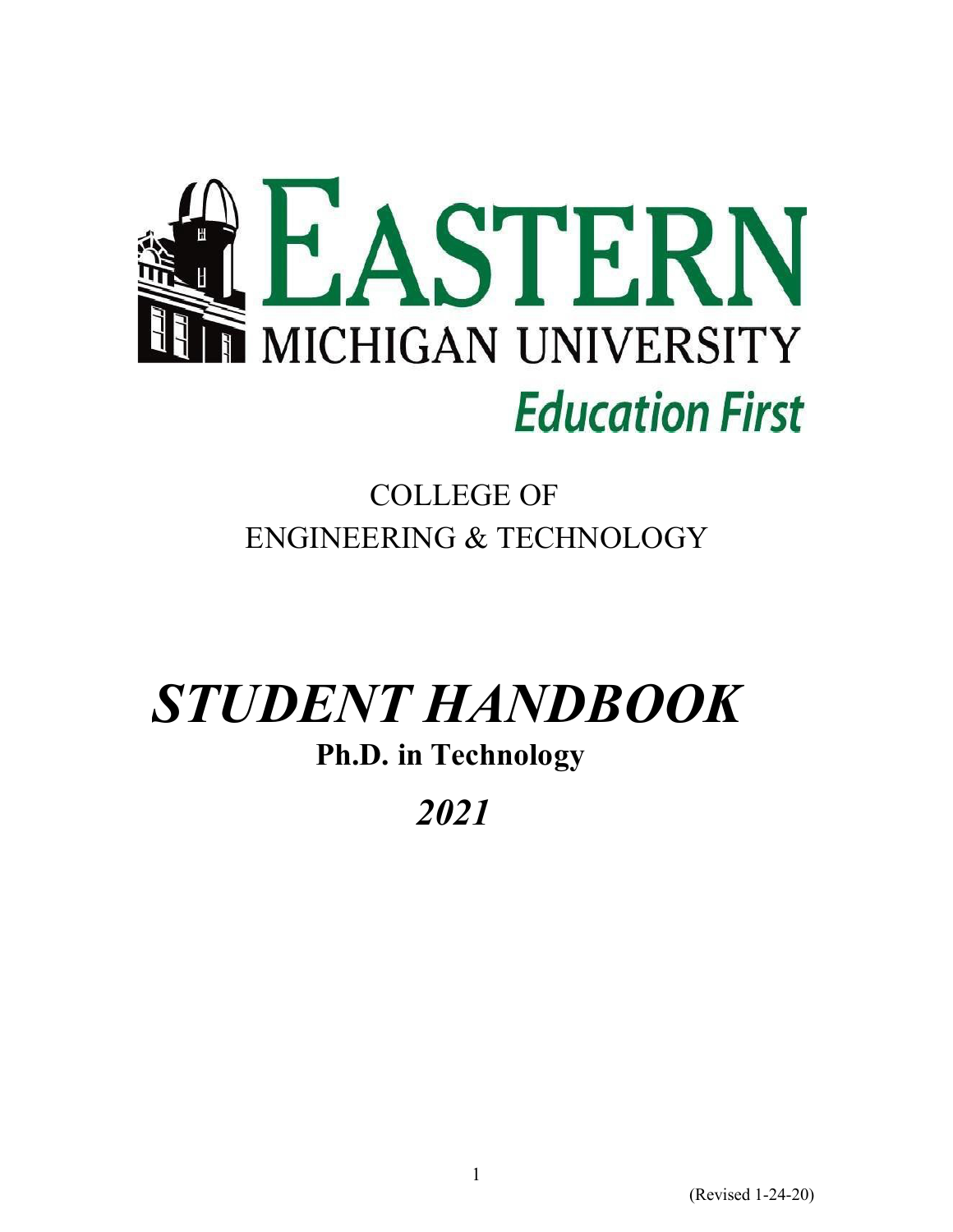| <b>Table of Contents</b> |  |
|--------------------------|--|
|--------------------------|--|

| Non-Academic Behaviors Resulting in University Disciplinary Action 18 |  |
|-----------------------------------------------------------------------|--|
|                                                                       |  |
|                                                                       |  |
|                                                                       |  |
|                                                                       |  |
|                                                                       |  |
|                                                                       |  |
|                                                                       |  |
|                                                                       |  |
|                                                                       |  |
|                                                                       |  |
|                                                                       |  |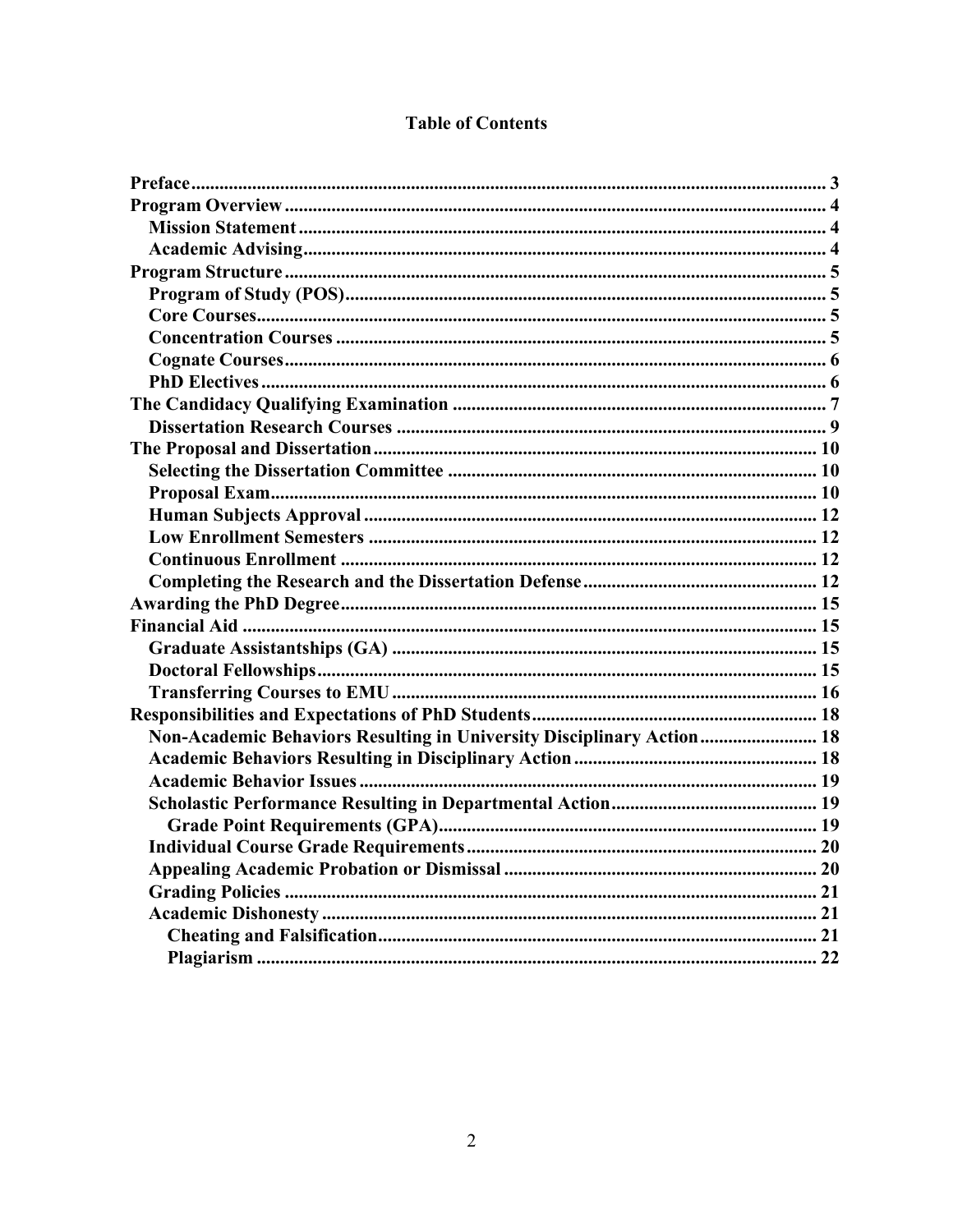#### **Preface**

The PhD in Technology program in the College of Engineering & Technology at Eastern Michigan University prepares students to become leaders in a global environment where technology is exponentially growing across a broad spectrum of disciplines. Grounded by a solid foundation of research methods and core courses, students work with an advisor to customize a program to their unique interests. The many diverse graduate programs housed within the College of Engineering & Technology (CET) give students a great deal of flexibility when designing a program or course of study. The program has been designed based on the following perspectives:

- How science, phenomena and society interact to shape technology applications;
- How technology applications are managed, deployed and assessed in society;
- How technical, organizational and human dimensions influence technology applications;
- How technological practices, ethics, and literacy impact each other;

The program prepares graduates for positions of increased responsibility in settings such as faculty in higher education, high-level management positions in government and industry, and policy analysis and research careers.

Concentrations for the PhD in Technology program include:

- Construction Management
- Engineering Management
- GIS
- Information Assurance
- Interior Design
- Polymers and Coatings
- Quality Management
- Technology and Society
- Technology Management
- **Textiles**

The program is administered by the Associate Dean of the College of Engineering & Technology and facilitated by the PhD in Technology Program Coordinator. The student handbook for the Eastern Michigan University PhD in Technology program is a companion to other university documents, including the current *Graduate School Catalog* which is available online.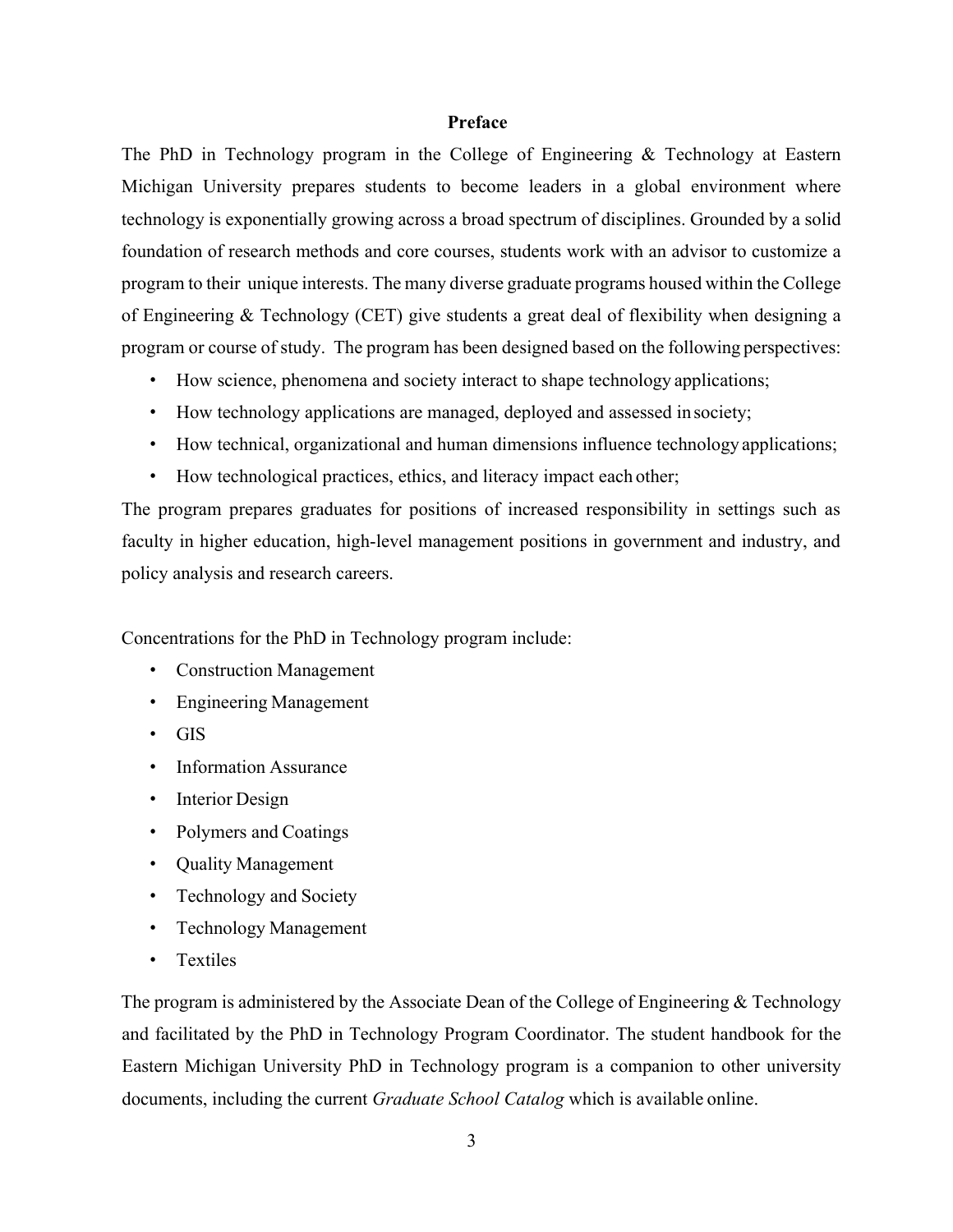#### **Program Overview**

#### **Mission Statement**

The PhD in Technology program focuses on the development of leaders with knowledge, skills, and expertise for expanding and making original contributions to the interdisciplinary study of technology, applied technology and its impact on all aspects of life.

#### **Academic Advising**

Upon admission to the program, each student is assigned an academic advisor/chair. The advisor/chair will be selected based on the student's concentration, research interests, and the availability of the faculty member selected to provide support and guidance throughout the entire research process. The academic advisor/chair must hold a PhD or EdD degree.

The academic advisor /chair will guide and assist the student in selecting courses and scheduling classes by meeting with the student on a consistent basis and completing the appropriate Program of Study (POS) within the student's first semester. The Program of Study must be submitted to the advisor/chair by the end of the student's first semester. The program of study used for each student is based on the year they were accepted into the PhD program.

Students should work with their advisor/chair to identify a sequence of courses that support their professional goals. The courses selected for the student's academic program can be changed at any time, with the approval of the advisor/chair, if other topics or ideas become available that support the student's research agenda. Some programs of study may include additional hours to provide learning opportunities at the discretion of the advisor/chair. Some programs of study incorporate courses from departments across the university.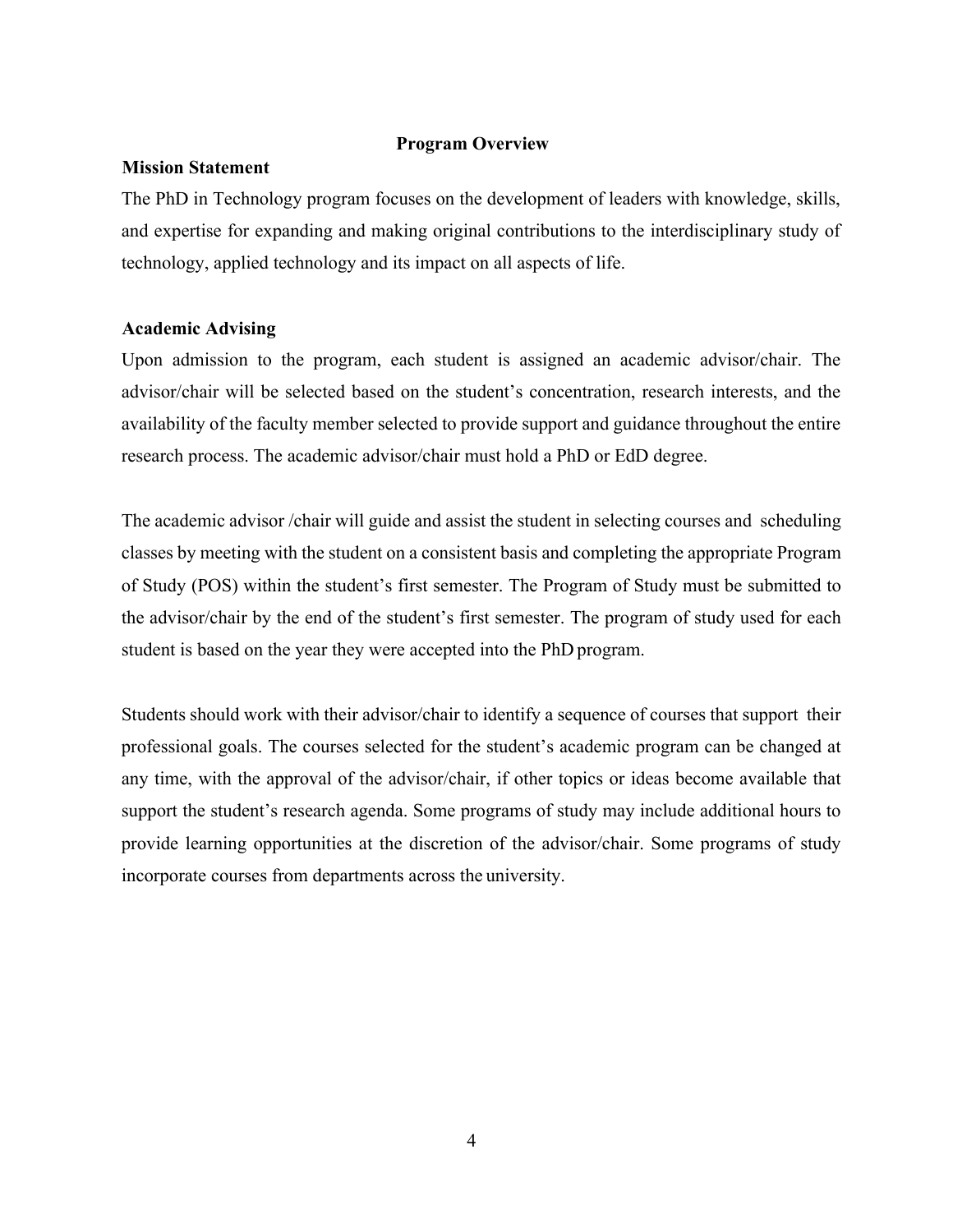#### **Program Structure**

The PhD in Technology curriculum consists of a minimum of 60 semester hours of coursework beyond the Master's degree. The exact number of hours will be determined by the student and their advisor/chair based on a review of previous graduate transcripts, the student's professional and personal aspirations, and the PhD degree requirements.

#### **Program of Study (POS)**

The appropriate program of study that must be followed by the student throughout their PhD program will depend on when the student was accepted into the PhD program. A description of the classes listed in these documents can be found in the EMU catalog.

- 1. Students accepted into the program *prior to Fall 2013* will follow the POS in Appendix A.
- 2. Students accepted into the program *between Fall 2013 but prior to Fall 2016* will follow the POS located in Appendix B.
- 3. Students accepted into the program *beginning Fall 2016* will follow the POS located in Appendix C.

#### **Core Courses**

The core courses provide foundational knowledge for students to study advanced topics in technology. These courses are required of all students in the program. Substitutions may not be made. The only exception is if a student has transferred credits from another doctoral program, similar courses may be substituted at the discretion of the CET Director or PhD Program Coordinator.

#### **Concentration Courses**

The students in consultation with their advisor/chair will identify and select courses to support their area of research interest. These courses may be within the College of Engineering  $\&$ Technology or may be in other colleges as deemed appropriate by the student and their advisor/chair.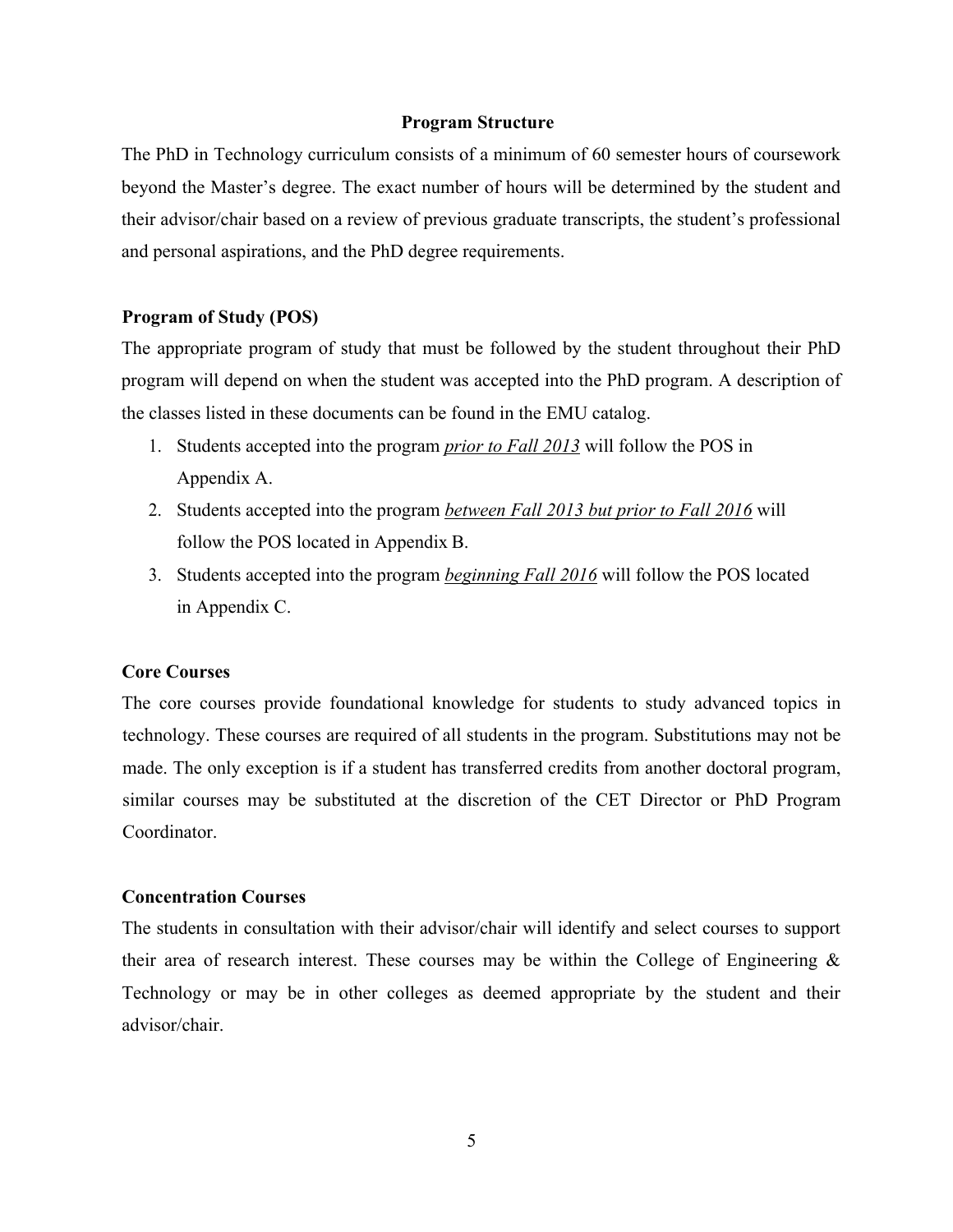#### **Cognate Courses**

Students must take cognate courses that contribute to their intellectual and professional development from outside their concentration area or outside the College of Engineering & Technology. With the approval of their advisor/chair, cognate courses are designed to further augment their interdisciplinary skills in their area of interest. The cognate courses may be taken in one or a combination of departments that offer graduate level courses. Cognate courses are selected and completed only after the student's research focus has been identified and the courses must support their overall research agenda.

Students are encouraged to consider faculty from their cognate area(s) when selecting the external member of their dissertation committee.

#### **PhD Electives**

Students who are required to take electives based on their selected program of study must work with their advisor/chair to identify appropriate elective courses that support their dissertation and research agenda.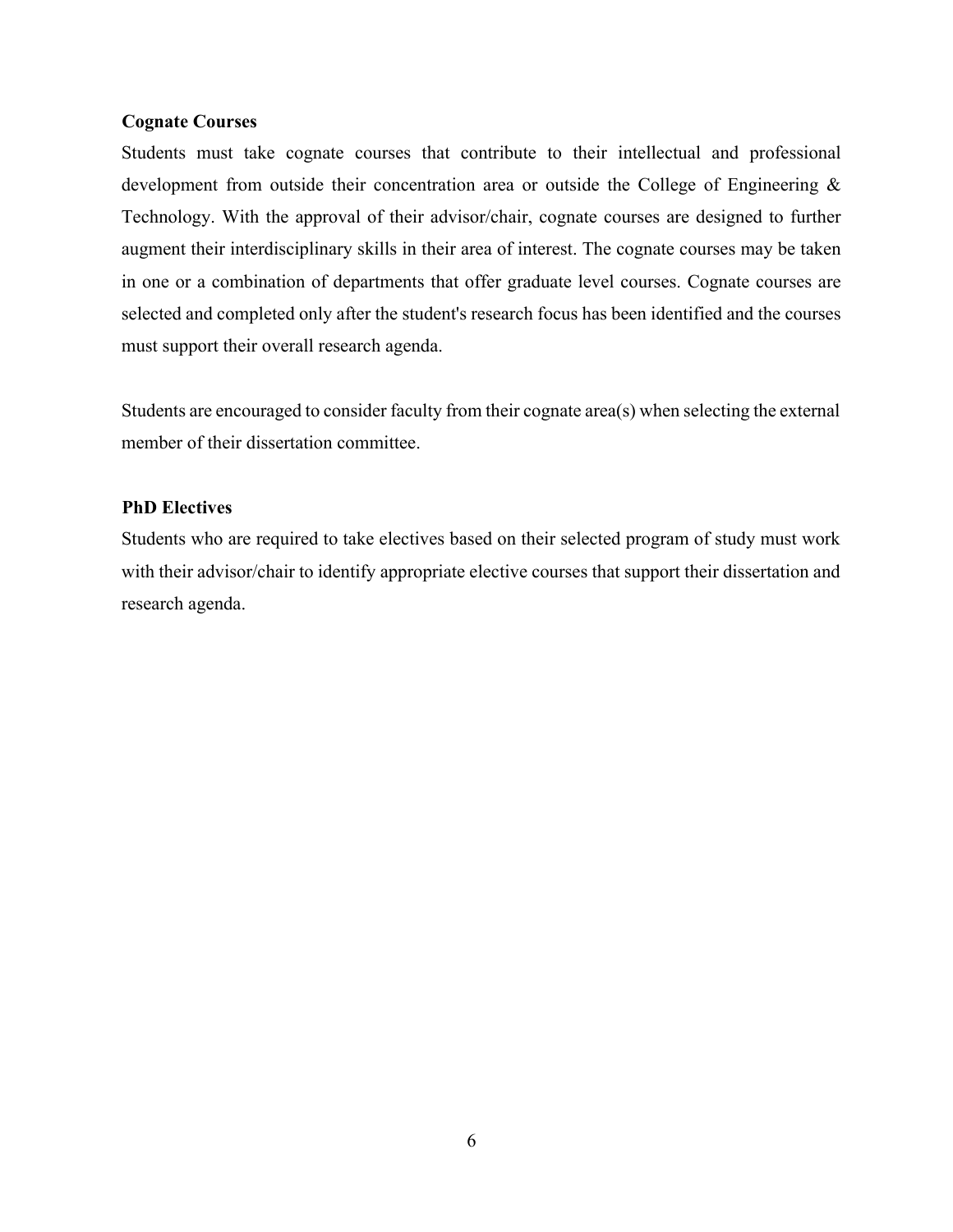#### **The Candidacy Qualifying Examination**

The PhD in Technology student must complete all core and research skills courses with a grade of "B" or better before taking the candidacy qualifying examination.

The student must successfully pass their candidacy qualifying examination prior to working on their dissertation research proposal or registering for any dissertation research credits.

The purpose of candidacy examination is to determine the student's ability to:

- Identify research problems in applied technology and apply a range of different research methods that could be used to collect and analyze data and/or information to resolve those problems;
- Find, analyze, integrate, synthesize, and evaluate literature related to the research problem(s);
- Document research plans clearly and formally in writing using EMU PhD dissertation format and APA style requirements;

**For students who entered the program prior to Fall 2016 and who have successfully completed/passed COT 795:** The candidacy qualifying examination committee is formed by the student and their advisor/chair and with guidance from the PhD Program Coordinator. All members of the Candidacy Examination Committee must be members of the College of Engineering & Technology. The committee shall consist of the following members:

- Student advisor/chair (committee chair)
- One faculty member with expertise or experience in research methods or a faculty member who has chaired a dissertation to completion.
- One additional faculty member from the College of Engineering  $&$  Technology who is knowledgeable about the topic.

The student will prepare three prospecti on their topic using three different methodologies: quantitative, qualitative, and experimental. After the student's three written research prospecti have been reviewed and approved by their advisor/chair, the student will distribute copies to the rest of their candidacy examination committee two weeks prior to the scheduled candidacy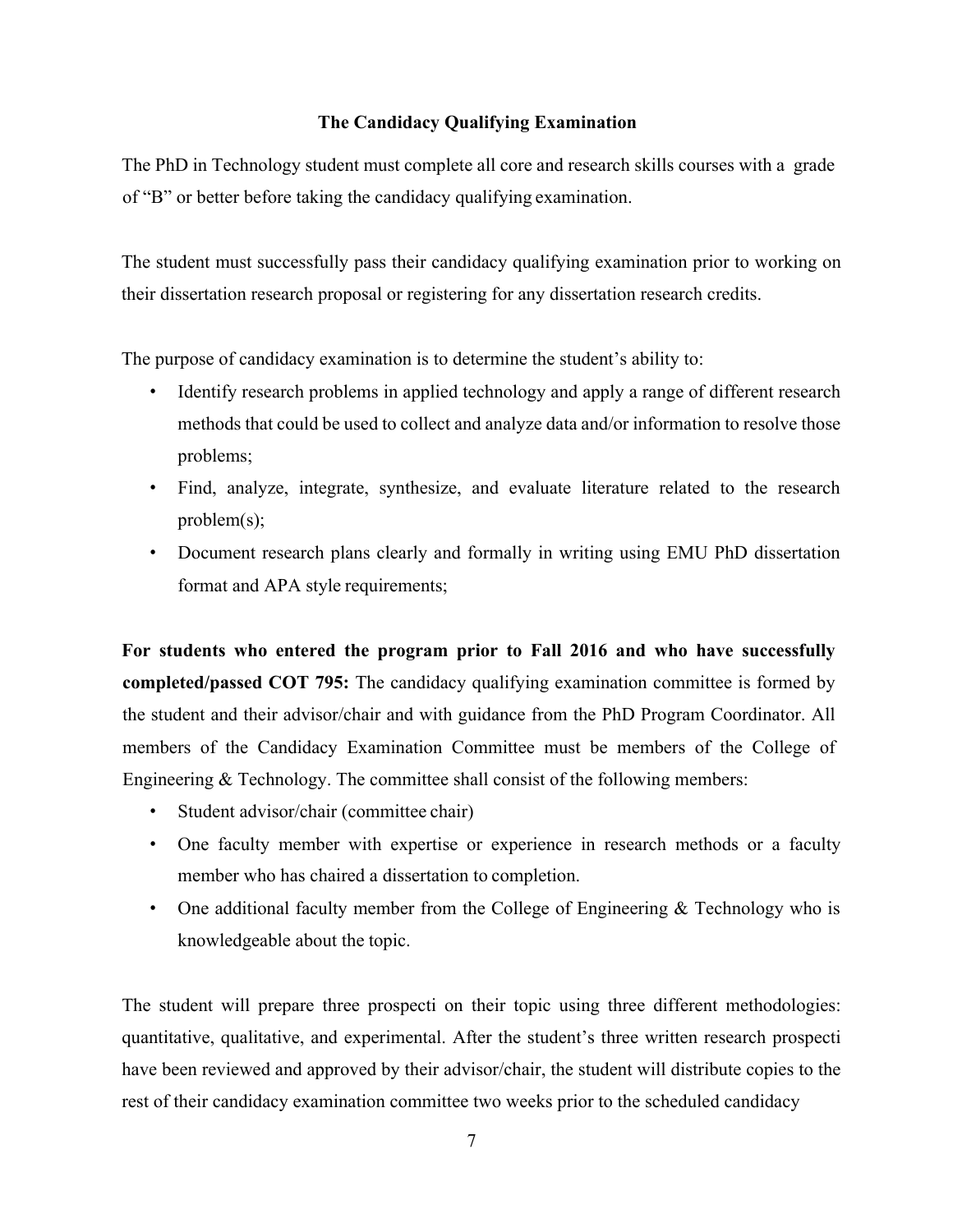examination meeting. Scheduling a room for this meeting is the responsibility of the student. At the meeting, the student will present a 10-minute PowerPoint presentation on each prospectus. The remainder of the meeting will consist of questions from the committee to determine if the student's ideas are viable and to ensure that the student understands basic research techniques to initiate doctoral level research.

At the end of the candidacy examination, the student will be asked to leave the room so the committee may discuss the outcome and make a recommendation. The committee may recommend that the student:

- Pass and be recommended for candidacy and proceed to writing a fully developed dissertation proposal;
- Retake the examination (either partially or totally) after a remediation plan has been developed and implemented;
- Withdraw from the PhD program.

The chair of the candidacy examination committee will obtain signatures from all committee members and submit the Candidacy Qualifying Examination Committee Report.

Students who fail the exam may be dismissed from the program. Students who fail may appeal the decision in writing to the PhD Program Coordinator within 30 days of the failure of the examination. Once an appeal has been received, the Program Coordinator, in consultation with the advisor/chair and the Director, will review the appeal. If the recommendation of this committee is to provide a second opportunity for examination, the second exam must take place within six weeks of this approval. If it is not retaken during the six-week timeframe, the student will be dismissed from the program.

**For students who entered the program Fall 2016 or after:** The CET doctoral program requires students to participate in a Candidacy Qualifying Exam to demonstrate their understanding of applications of multiple research methods related to applied technology in their select field of concentration". The exam will be available to current PhD students who have completed all of the core classes and the research skills classes.

• The exam will be offered at least once each year.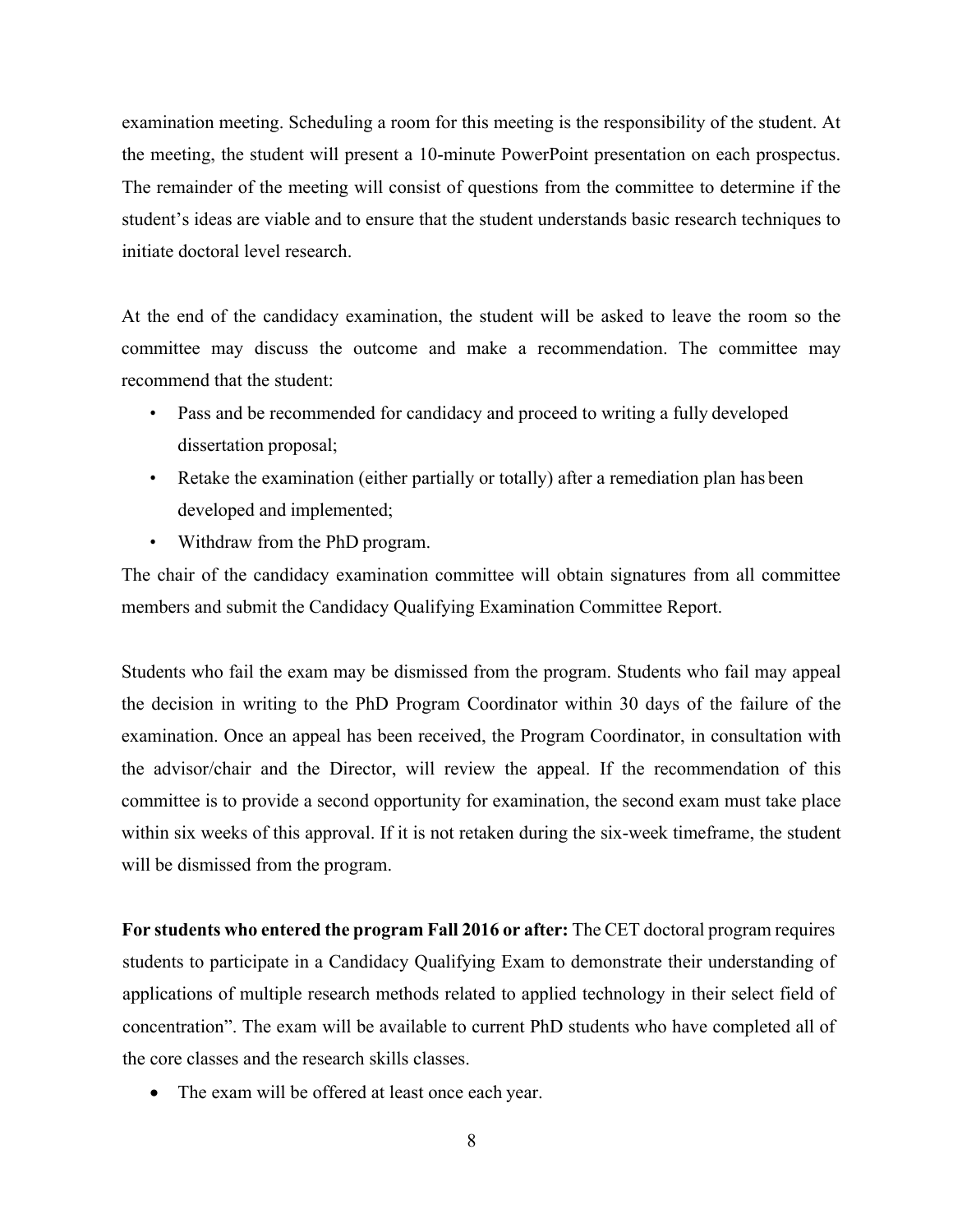- The exam will be administered in a room that has computers but no internet access.
- The questions will cover standard concepts from the core and research skills classes.

The Program Coordinator will notify students and their advisors/chairs of the results of their CandidacyExam.

#### **Dissertation Research Courses**

Once students have successfully passed their Candidacy Qualifying Exam, they may enroll in the dissertation research courses. After approval by the advisor/chair, the courses may be taken in any semester and in conjunction with other courses needed for their program. Please follow the appropriate program of study to determine the number of dissertation research credits required for your program.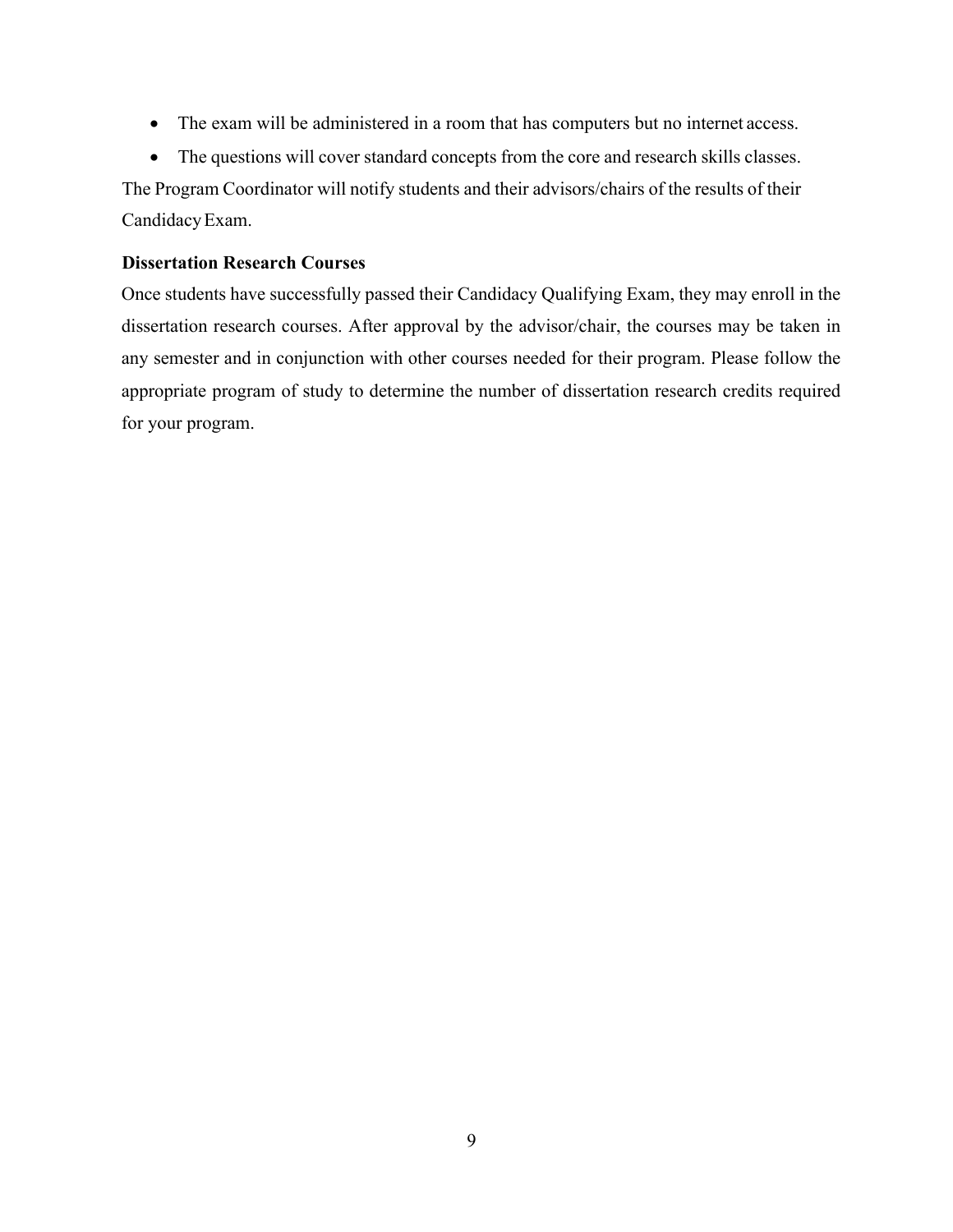#### **The Proposal and Dissertation**

#### **Selecting the Dissertation Committee**

After successfully passing the Candidacy Qualifying Examination, if they have not already done so, the student, in conjunction with their advisor/chair, must form their dissertation committee. The committee must be comprised of at least three members from the College of Engineering & Technology, including the student's advisor/chair. The committee must also have an additional representative from Eastern Michigan University, but outside the College of Engineering & Technology. Additional committee member(s) from outside the university may be included if agreed upon by the student and the committee chair.

Each committee member must be a full-time faculty member with a doctorate degree (PhD or EdD). Committee members may also consist of full-time or part-time lecturers with prior approval of the PhD Program Coordinator and the Graduate School. Committee members should be selected to represent areas of expertise related to the student's research topic or to provide guidance with research methodology.

After the composition of the dissertation committee is determined, the Dissertation Committee Approval Form must be completed/submitted by the advisor/chair to the PhD Program Coordinator for authorization. The form will then be forwarded to the Graduate School for final approval.

#### **Proposal Exam**

After successfully passing the candidacy qualifying examination, the student will work with their advisor/chair to develop a written dissertation proposal to be presented to their dissertation committee. The purpose of the proposal exam is to ensure the student is prepared for doctoral research. The dissertation proposal will normally consist of the first three complete chapters of the dissertation and includes:

- Cover page
- Preliminary pages
- Introduction/Overview (Chapter 1)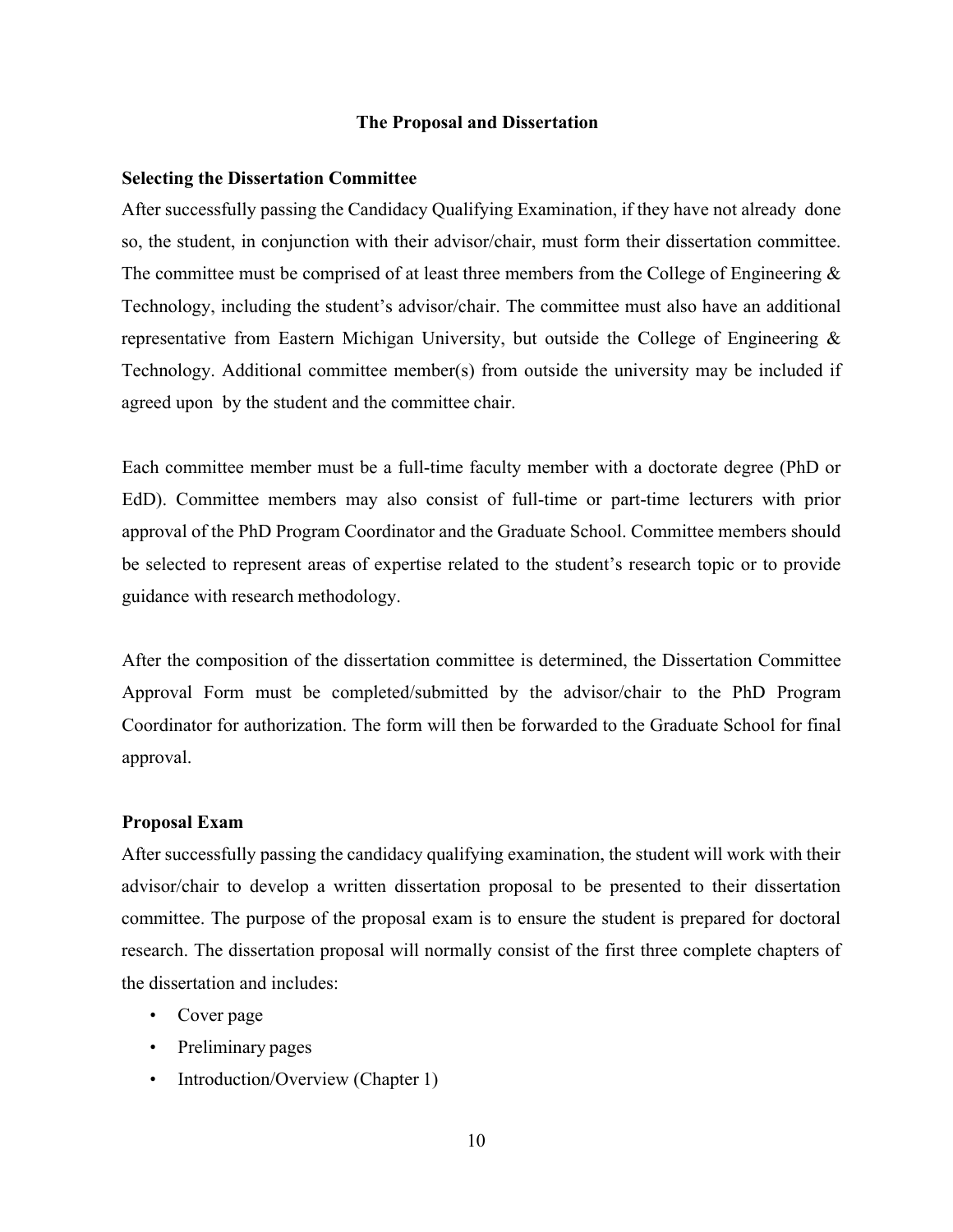- Review of the Literature (Chapter 2)
- Research Methodology (Chapter 3)
- References and/or appendices

Students may complete their research using the facilities at Eastern Michigan University, or may choose to perform their PhD research off campus, e.g., national labs. Permission to complete the research portion of the program (both on and off campus) must be approved by the student's dissertation committee and the PhD Program Coordinator.

When the student and advisor/chair agree that the proposal is ready to be presented to the committee, the student must give the committee a minimum of two weeks to read the final copy prior to the proposal exam meeting. The student will schedule the proposal exam with the approval of their advisor/chair and the availability of their committee members.

During the proposal exam, the student will present the proposal to the committee using relevant handouts, visual aids and PowerPoint slides. At the end of the presentation, the committee will ask questions of the student to either clarify the research problem, the literature or the methodology, ensure that the student has a thorough understanding of the background of the research, and a good plan for conducting the research.

At the end of the meeting, the committee will ask the student to leave so that they may deliberate on the results of the exam. They may recommend that the student:

- Pass with minimal corrections;
- Pass with major corrections;
- Not pass with a new topic to be considered, or requiring that the defense be repeated.

When final approval of the proposal has been granted, all committee members will sign and date the Doctoral Dissertation Proposal Approval form. The chair will then submit the signed form to the PhD Program Coordinator for to be processed. A copy of the form will be kept in the student's file and a copy will be forwarded to the Graduate School.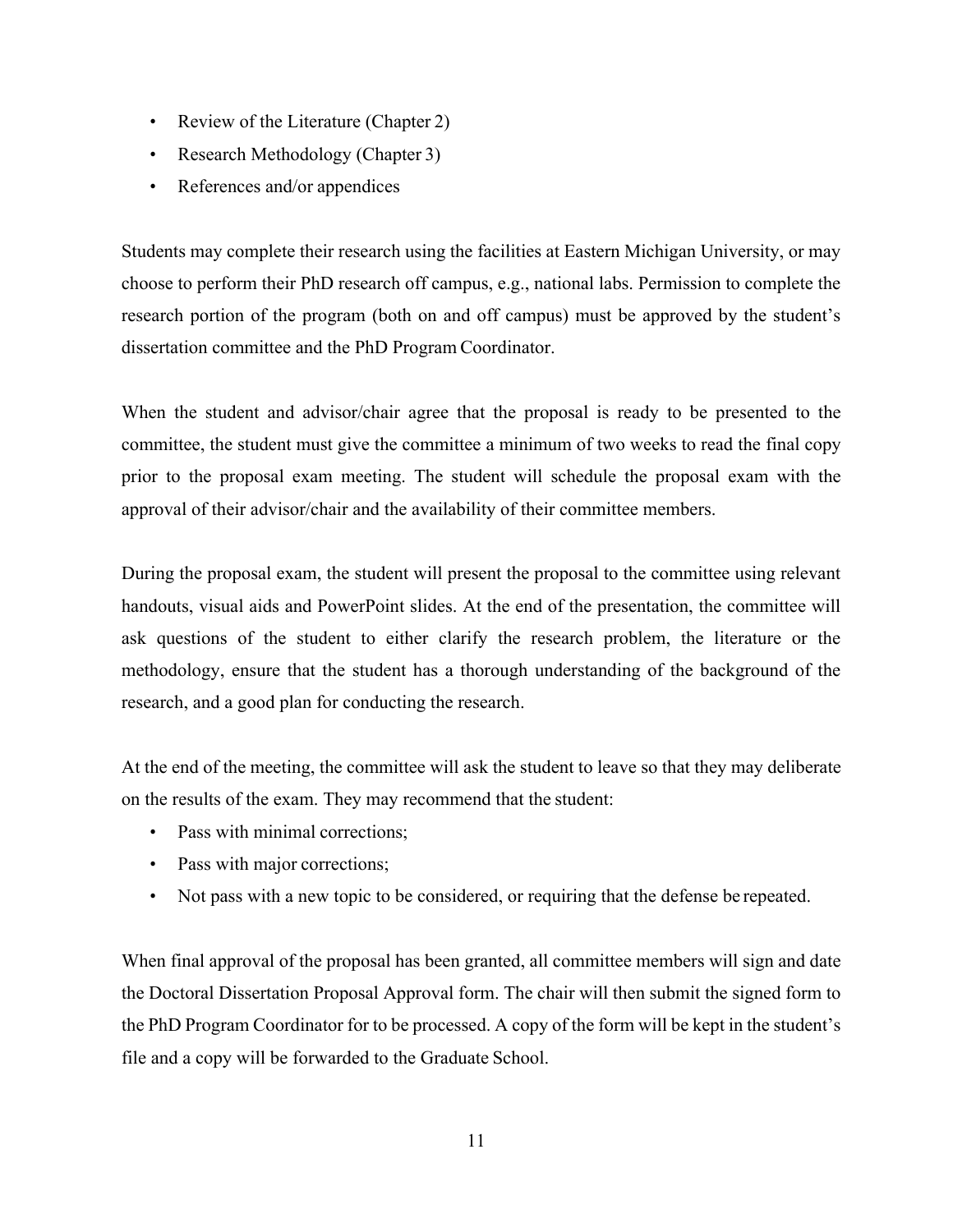#### **Human Subjects Approval**

If human subjects are going to be used in the research, after the proposal has been approved, the student must prepare and submit an application for human subjects approval by EMU's Institutional Review Board (IRB). Before the application can be submitted to the IRB committee, a copy of the application must be given to the advisor/chair for their approval. A copy of the application and the proposal must also be submitted to the PhD Program Coordinator. The human subjects application must be approved by IRB, and the proposal approved by the dissertation committee before students begin their data collection.

#### **Low Enrollment Semesters**

If a student has completed all of their coursework but has not completed their dissertation, they may need to complete the Doctoral Student Low Enrollment Form found in the Graduate School Dissertation Manual. It must be approved by the PhD Program Coordinator and authorized by the Graduate School.

#### **Continuous Enrollment**

All PhD students must be continuously enrolled every fall and winter semester while in the PhD program, including the semester in which they defend their dissertation. COT 767 "Continuous Enrollment" is a one (1) credit course that is used when a student must continue to stay affiliated with the university. The course may be used more than once and only carries a credit/no-credit grade. It does not influence the GPA of students. Failure to be continuously enrolled in at least one credit every semester, including the semester that they defend their dissertation, will be grounds for dismissal from the PhD in Technology program.

#### **Completing the Research and the Dissertation Defense**

Students who have successfully passed their proposal exam, and with the approval of their advisor/chair, should complete their remaining classes and register for their dissertation research credits. During this time the student will also complete their research project, using the expertise of the committee members as appropriate.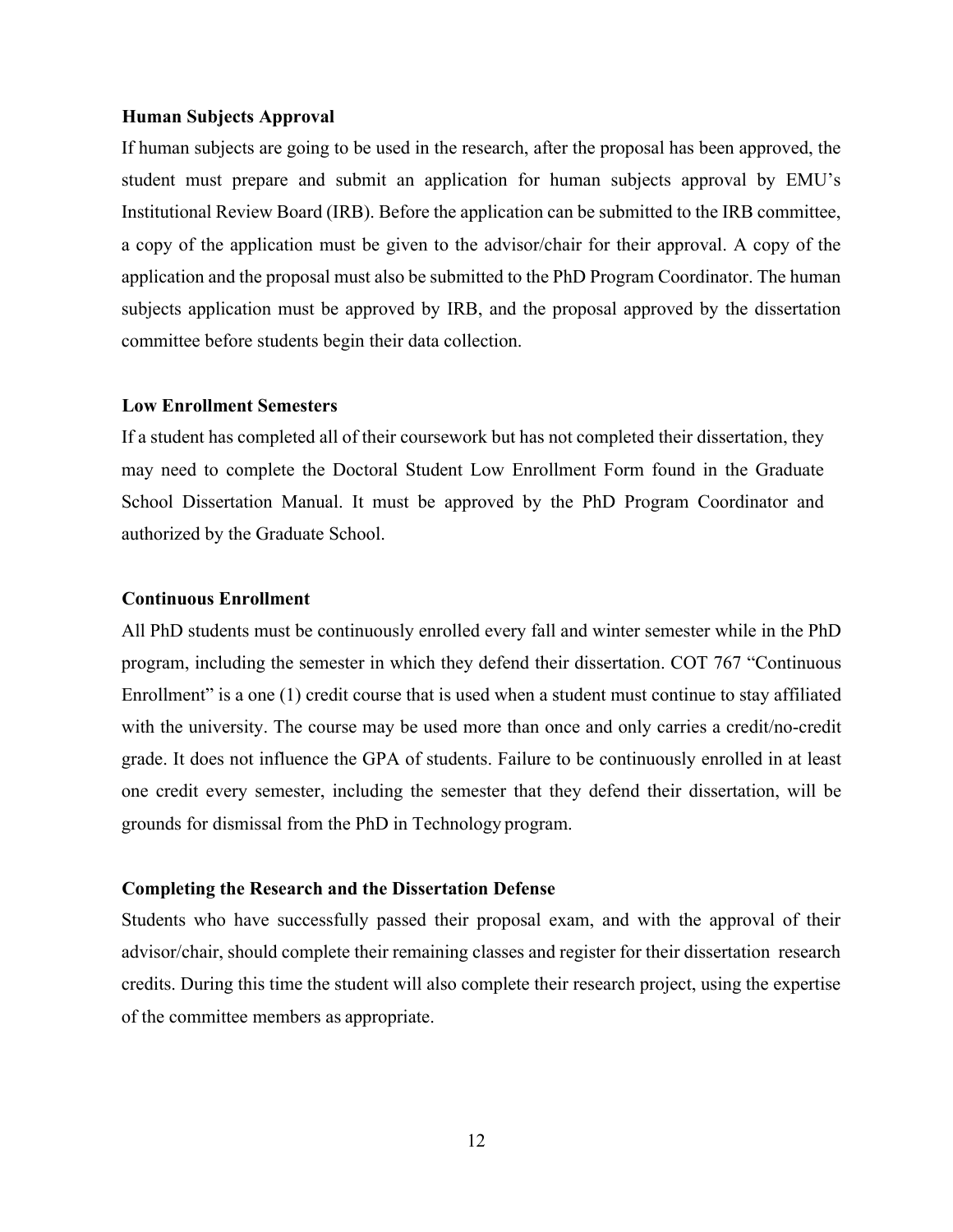When the advisor/chair and the student believe that the dissertation is complete, a final defense meeting will be scheduled. Scheduling the room for this meeting is the responsibility of the student. The student must give the committee members a minimum of two weeks to read the final copy of the dissertation prior to the final defense meeting. The date and time of this defense and the title of the dissertation along with one-page summary of the project must be submitted to the PhD program secretary two weeks in advance so that this event can be announced to the campus community.

The dissertation defense cannot occur until all courses required for the student's program have been completed, with the exception of dissertation research courses. Dissertation research courses must either be completed prior to the dissertation defense or registered for in the same semester that the dissertation defense will take place.

The student will give a 20-25 minute presentation to the committee and any guests or students who are present. The student is responsible for ensuring that any needed audio visual equipment is available in the scheduled room. It is recommended that this presentation be rehearsed with the student's dissertation chair in advance to ensure its completeness.

After the presentation, the committee will ask questions of the student to either clarify the research or to ensure that the student understands the background, results, and ramifications of the research. At the end of this discussion, the student and the guests will leave the room so that the committee may deliberate on the results of the defense.

During deliberation, the dissertation committee will determine if:

- 1. The written dissertation meets PhD standards of quality and rigor.
- 2. The student has successfully defended the research conducted.
- 3. The research study adds to the body of knowledge.
- 4. The quantity of research is deserving of a doctoral degree.
- 5. The student's work is original.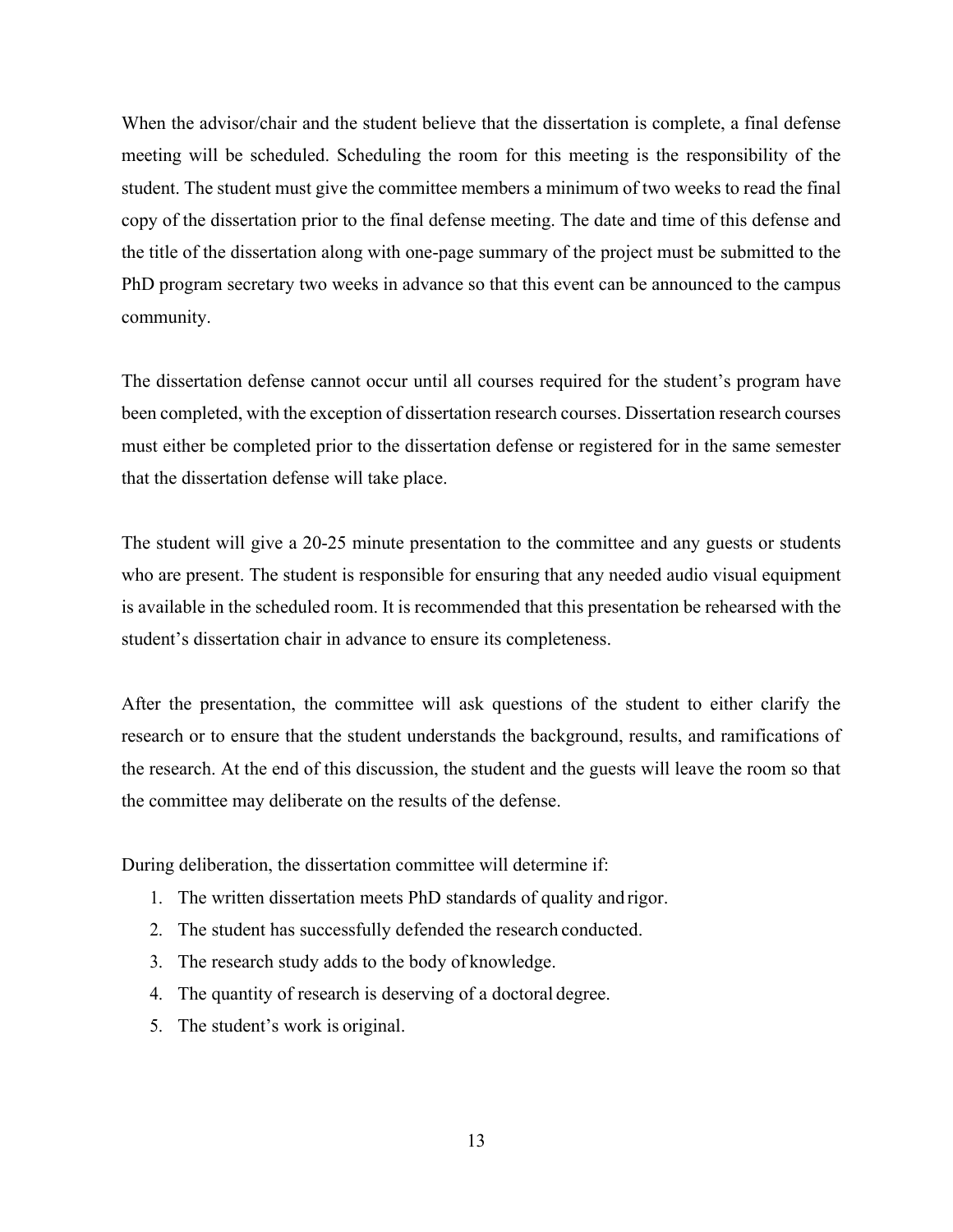After the Oral Defense of the Doctoral Dissertation, the committee may recommend that the student:

- Satisfactorily passed the oral defense of the dissertation, or
- Did not satisfactorily pass the oral defense of the dissertation.

Upon satisfactory completion of the dissertation oral defense by the student and when final dissertation approval has been granted, all committee members will sign and date the approval page of the Dissertation and the Oral Defense Dissertation Approval Form. The student is responsible for completing and bringing the unsigned documents to the presentation.

In addition, if the committee agrees that the student successfully completed the written dissertation, the committee will sign and date the Doctoral Dissertation Document Approval Form.

Once the Oral Defense Dissertation Approval Form and Dissertation Document form are completed, the chair of the dissertation committee will submit these forms to the PhD program secretary who will forward it to the PhD Program Coordinator for approval and then to the Graduate School.

Deadline dates for submitting dissertations to the Graduate School for review are November 1, March 1, and June 1. Thus, oral defense meetings for final dissertation should be scheduled at least one (1) month prior to these dates to allow final corrections to be made and the corrected document to be submitted to the Graduate School on time. (See Graduate School Dissertation Manual for submission details).

Once the student has successfully defended their dissertation and submitted the final written dissertation, the advisor/chair will complete and submit the change of grade forms for dissertation research credit that may be needed to change any IP, I, or N grades.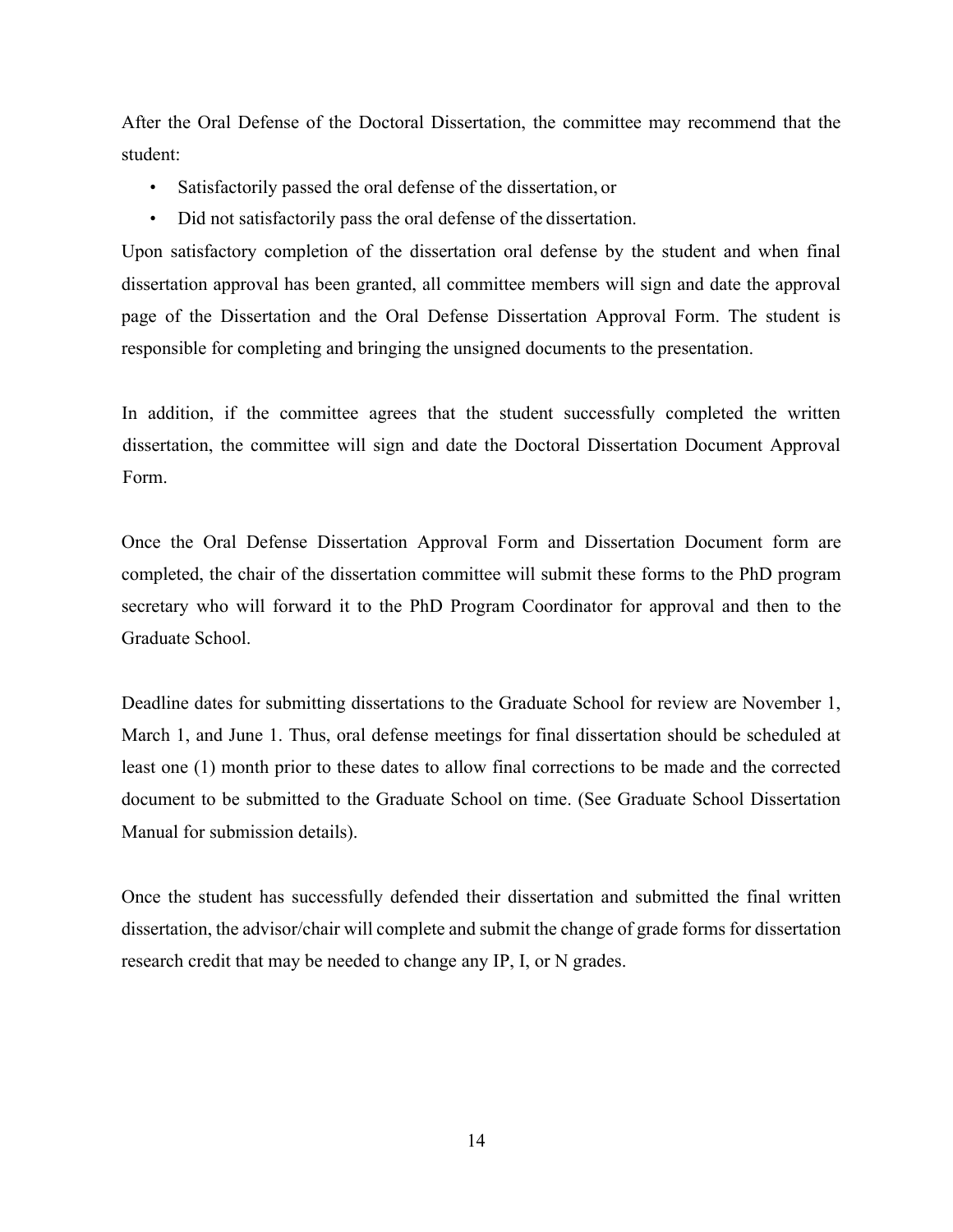#### **Awarding the PhD Degree**

Each student must apply for graduation as stated in in the Graduate School Dissertation Manual. The PhD degree will be conferred once all Graduate School requirements have been met. *Students may not use the title of 'doctor' or put PhD after their name until EMU confers their degree.*

Commencement/Graduation attendance requires a special EMU cap and gown. They are usually available at the campus bookstore. Details on the graduation requirements are available at: http://www.emich.edu/commencement/

#### **Financial Aid**

#### **Graduate Assistantships (GA)**

Graduate Assistant positions are awarded to doctoral students for the Fall and Winter semesters. These positions are assigned to work in one of the academic units in the College of Engineering & Technology. These positions pay a stipend, cover a tuition/differential tuition scholarship, and require the student to work a set number of hours per week. The student will work under the direction of their assigned faculty to conduct research, teach classes, or participate in other relevant activities.

The applicants for a GA position must have a 3.0 GPA. Other details on these positions are available on the Graduate School Website at:

https://www.emich.edu/graduate/financial\_assistance/assistantships.php

The "Financial Aid" tab on the Graduate School home page can also be resourceful in learning about other forms of financial aid at:

http://www.emich.edu/graduate/financial\_assistance/scholarships/graduate\_scholarships.php

#### **Doctoral Fellowships**

Doctoral fellowships are available to highly qualified students in the PhD program. The graduate fellowship is an honor of distinction awarded to selected PhD students based on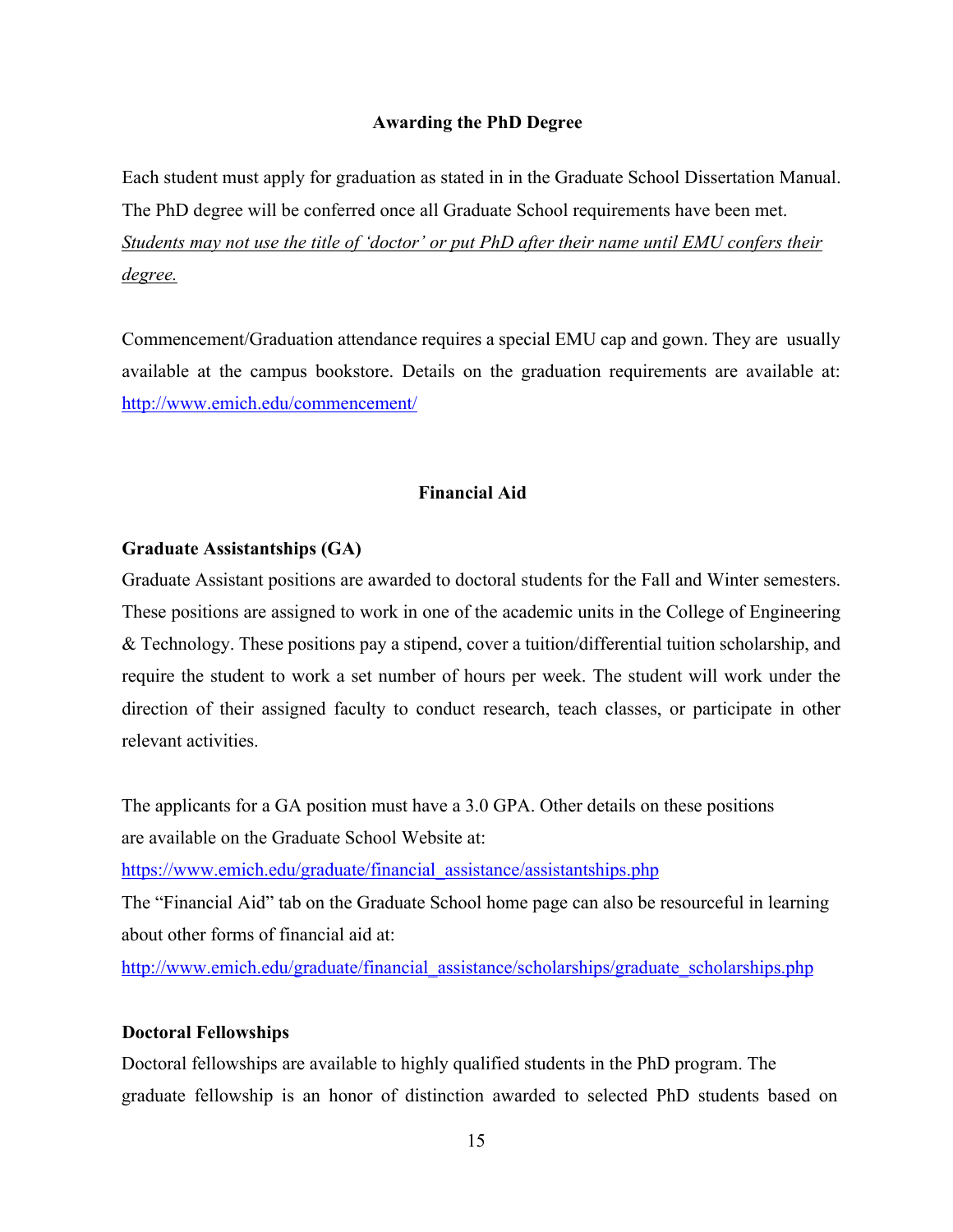academic merit and performance. Doctoral fellowships are 12-month appointments and provide a stipend and tuition/differential tuition scholarship. Fellows must enroll in and complete at least six hours of graduate level coursework in each of the Fall and Winter semesters of the award and one (1) credit hour during the Summer semester. To be considered for a fellowship, the applicants must have a minimum of 3.6 GPA and must have successfully completed 12- credit hours of PhD courses in the College of Engineering & Technology to be considered for a fellowship, Once a student is awarded a doctoral fellowship, they must maintain 3.6 GPA.

Doctoral Fellows may be assigned some of the following duties:

- 1. Provide research assistance consistent with the student's and dissertation chair's scholarly agenda;
- 2. Participate in research (sponsored or unsponsored) consistent with the student's and dissertation chair's scholarly agenda;
- 3. Teach one or more sections of an undergraduate or master's level course in an area in which they are qualified in the College of Engineering & Technology;
- 4. Assist in the development and operation of seminars and symposium for the college;
- 5. Perform tasks and duties normally associated with the honor of a fellowship.

The tuition stipend and related benefits will be in accordance with those currently in effect through the Graduate School for graduate assistants and doctoral fellows.

#### **Transferring Courses to EMU**

**New PhD students:** Courses completed beyond the Master's degree and completed at other institutions may be transferred into a student's program with the approval of the advisor/chair and the PhD Program Coordinator. The maximum credits beyond the Master's degree that can be transferred to the PhD program is twelve (12) credits.

**PhD students transferring from another university's PhD program into EMU's PhD program:** PhD credits taken at another institution will be evaluated by the student's advisor/chair and the PhD Program Coordinator based on Graduate School guidelines to determine their relevance to the student's area of research.

Credits earned and applied to the first master's degree may not be used for the PhD degree.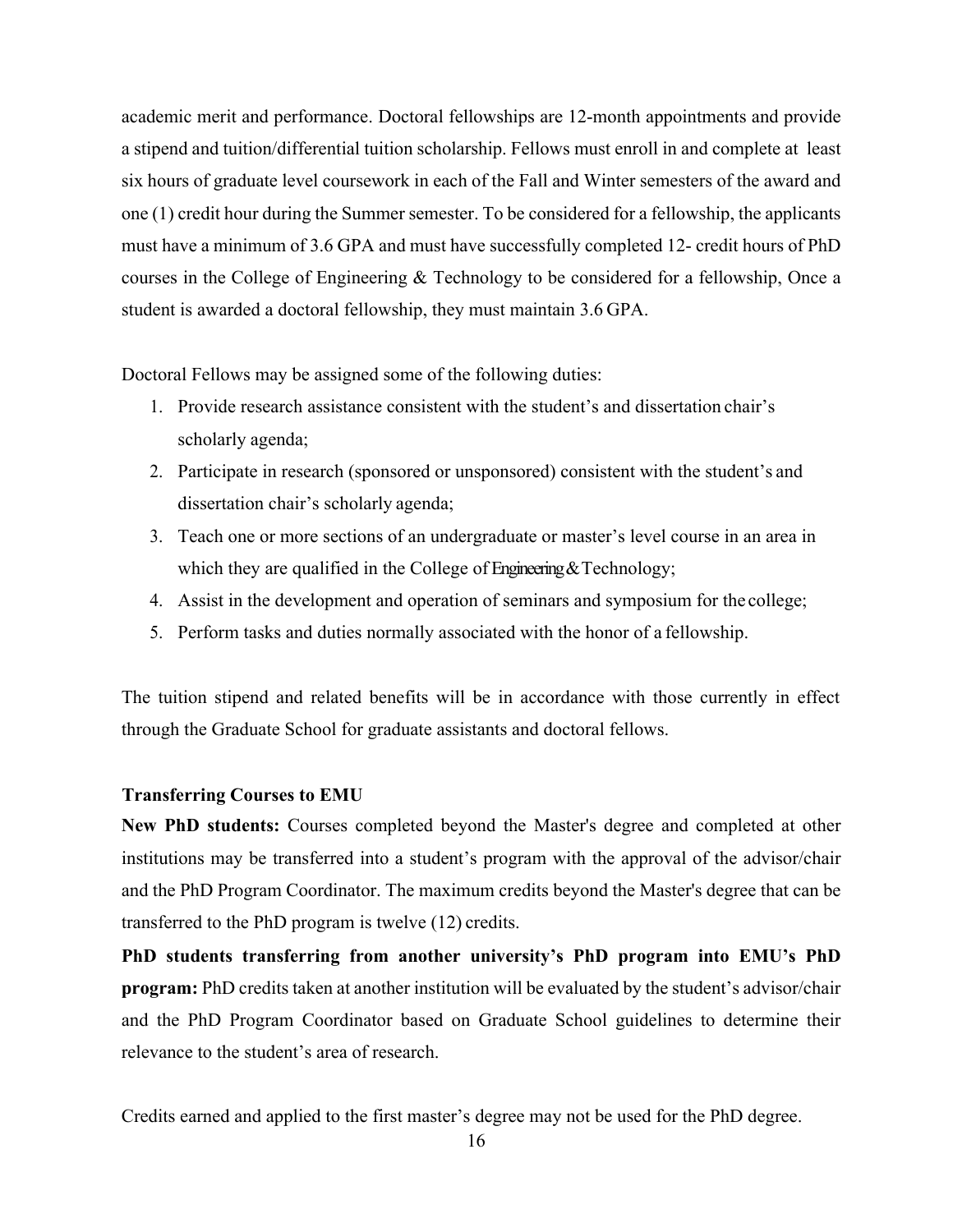The Request for Transfer of Credit form must be submitted by the student with approval of the advisor/chair and PhD Program Coordinator. The form is then sent to the Registrar's office for processing. This form can be obtained at the Graduate School website.

Eastern Michigan University and the College of Engineering & Technology reserve the right to change any statement in this document concerning, but not limited to, rules, policies, tuition, fees, curricula and courses at any time.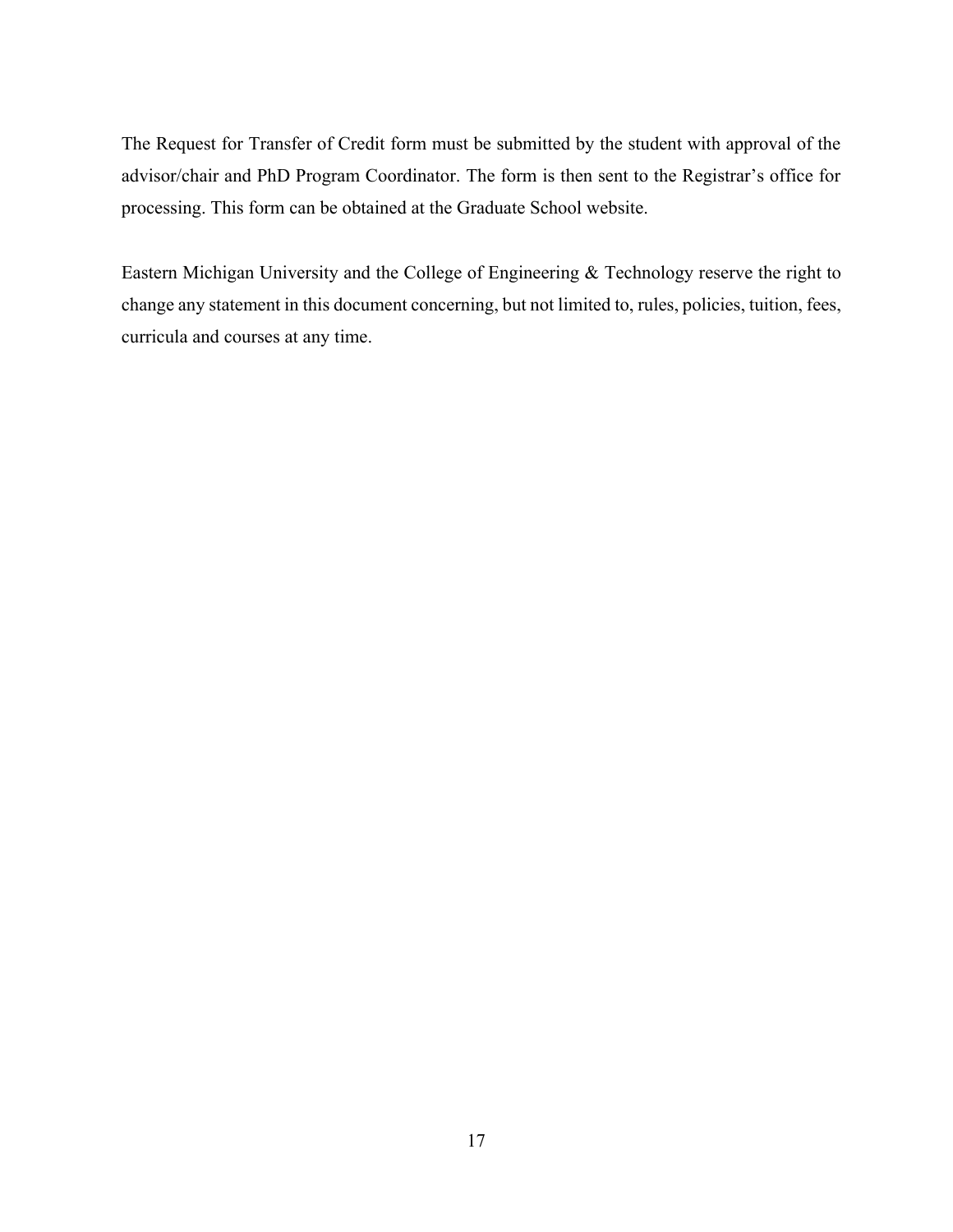#### **Responsibilities and Expectations of PhD Students**

The University and the College of Engineering & Technology expect students to conduct themselves in a manner consistent with the law along with all relevant university policies and rules, including the University Student Code of Conduct.

#### **Non-Academic Behaviors Resulting in University Disciplinary Action**

Any behavior by a PhD student that is a violation of the University Student Code of Community Responsibility will be referred to the Office of Wellness & Community Responsibility for campus disciplinary action, in addition to any actions taken by the College of Engineering & Technology. The conduct code outlines the kinds of student behaviors that will result in disciplinary action, including possible dismissal from the university. Conduct violations by a student off-campus while involved in university related activities (e.g. field research) will be handled as if the violation had occurred on-campus.

#### **Academic Behaviors Resulting in Disciplinary Action**

Certain behaviors or performance will be considered grounds for academic discipline in accordance with the procedures outlined in this document.

Academic disciplinary actions may be initiated when a student exhibits any of the following behavior in a single episode that is a violation of the law or when a student exhibits a pattern of recurring behavior that may include, but is not limited to the following:

- Performance or behaviors that demonstrate poor interpersonal skills and an inability to effectively communicate, often with the evidence of repeated complaints from the advisor/chair, other students or departmental faculty;
- Unethical or unprofessional conduct, such as written documents, social media posts, or verbal statements that claim they have already graduated with a PhD fromEMU.
- Threatening or intimidating conduct or actions to students, staff, or faculty.
- Behaviors that place others at risk during the research experience, including substance abuse; emotional, physical or verbal abuse; vindictive actions toward coworkers, students, faculty or staff, or stealing from co-workers, students, faculty orstaff.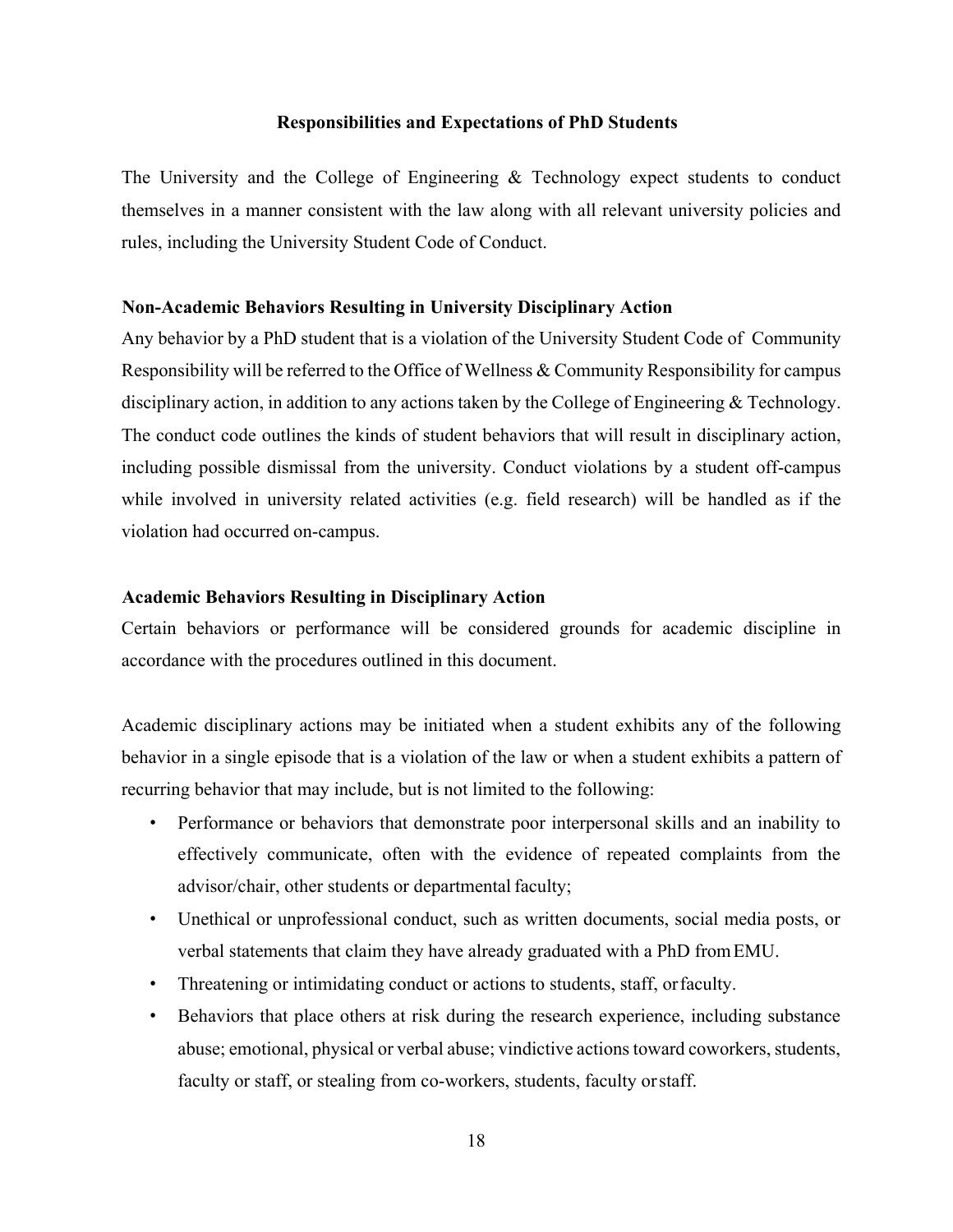- Violation of laboratory safety rules as explained by faculty, manager of the lab, or by the University safety officials.
- Behavioral displays of mental or emotional difficulties that represent a risk to others.
- Consistent inability or unwillingness to carry out academic or research placement responsibilities.
- Frequent excuses when tasks, assignments, tests and appointments are not completed in a timely manner or require rescheduling.
- Consistent non-attendance in classes, at research placement and other required departmental functions.
- Lack of insight into negative consequences of own behavior and frequent blame of others or external factors for failures and difficulties in the academic or research placement environment.
- Inability to tolerate other points of view, feedback or supervision.
- Dishonest academic practices, including but not limited to: plagiarism, cheating, fabrication, aiding and abetting deception or dishonesty, and the falsification of records or official documents.
- Verbal or physical aggressiveness toward others.

#### **Academic Behavior Issues**

Any concern about a particular student's academic behavior or performance should be brought to the attention of the student's advisor/chair or the PhD in Technology Program Coordinator. The advisor/chair or PhD Program Coordinator will then schedule a meeting with the student, and the person raising the concern about the student's behavior or performance. The meeting is not to be interpreted as disciplinary, but rather as an effort to assist the student in finding ways to improve their performance.

#### **Scholastic Performance Resulting in Departmental Action**

#### *Grade Point Requirements (GPA)*

Once admitted into the PhD program, a student must maintain a cumulative 3.0 GPA. A student who fails to achieve the cumulative 3.0 minimum by the time they are to take the candidacy examination will be placed on "college academic probation" and will not be allowed to take the candidacy examination.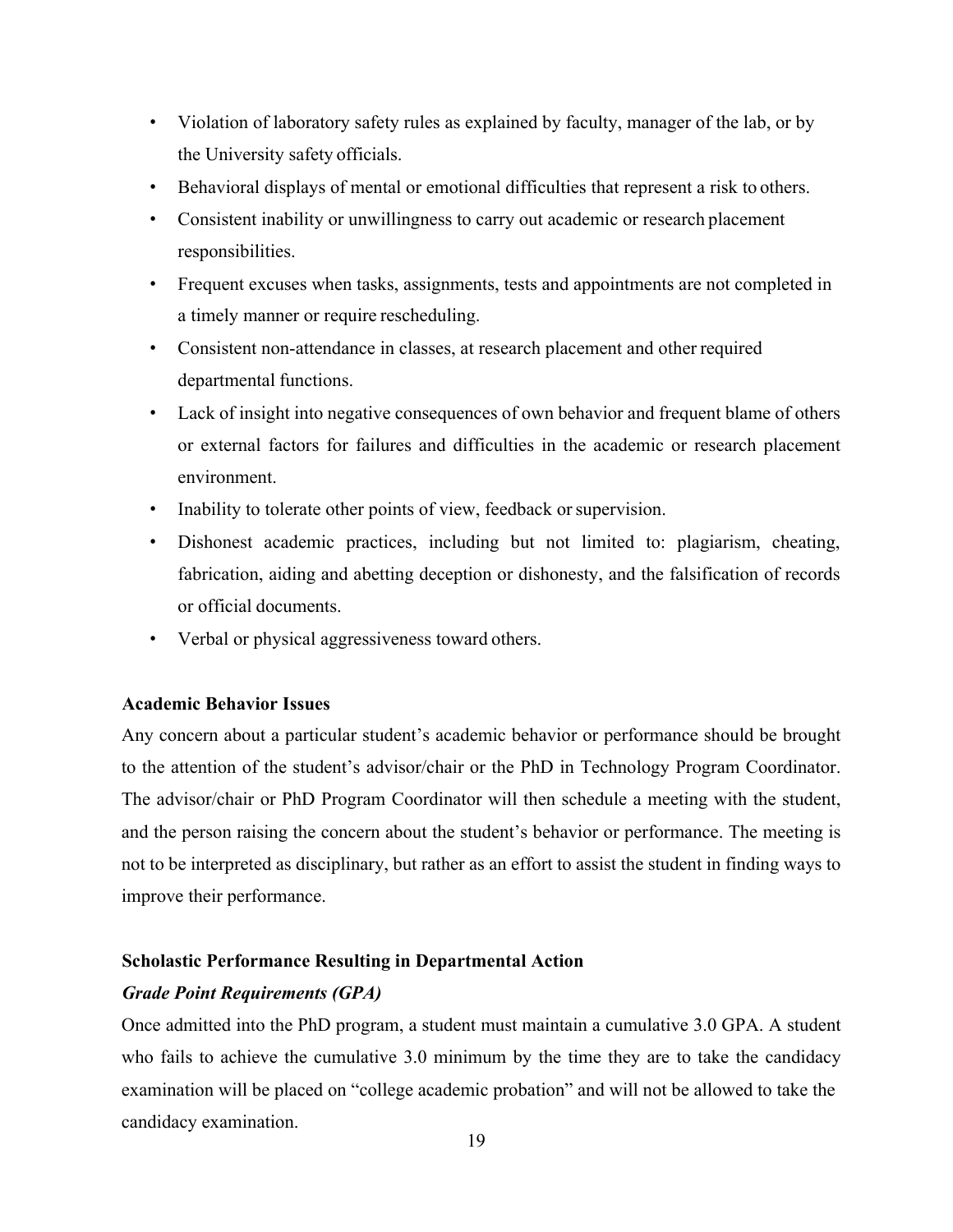The student will then have up to two additional semesters to raise their GPA to the 3.0 minimum. Failure to raise their GPA by the end of two semesters will result in dismissal from the PhD program.

#### **Individual Course Grade Requirements**

A PhD student must achieve a minimum letter grade of "B" in all required core and research methods courses in order to remain in and graduate from the program. A student who receives a grade below a "B" in a core or research methods course will be allowed to repeat that course one time only. A student may repeat no more than two core or research methods courses in which they have failed to achieve a "B" grade. Failure to receive a "B" in the second core or research methods course will cause the student to be placed on "college academic probation." If a student receives a grade below a "B" in the third core course, the student will be dismissed from the PhD program. A student who receives a grade below a "B" in a core or research methods course they are repeating will also be dismissed from the program.

#### **Appealing Academic Probation or Dismissal**

The student will be notified in writing by the PhD in Technology Program Coordinator of their academic status as it pertains to "college academic probation" or "dismissal." A student who is placed on college academic probation must set up a meeting with their academic advisor to develop a remediation plan.

A student who is dismissed from the program because of scholastic performance deficiency may request that the Dean of the College of Engineering & Technology review the dismissal. The student has ten calendar days from the date of the notice of dismissal from the Program Coordinator to request in writing that the Dean review the dismissal decision. The Dean will schedule a meeting with the student, the student's advisor/chair and the Program Coordinator as soon as possible. The Dean will notify the student, in writing, within ten calendar days of the review meeting if the dismissal is being upheld. The Dean's decision isfinal.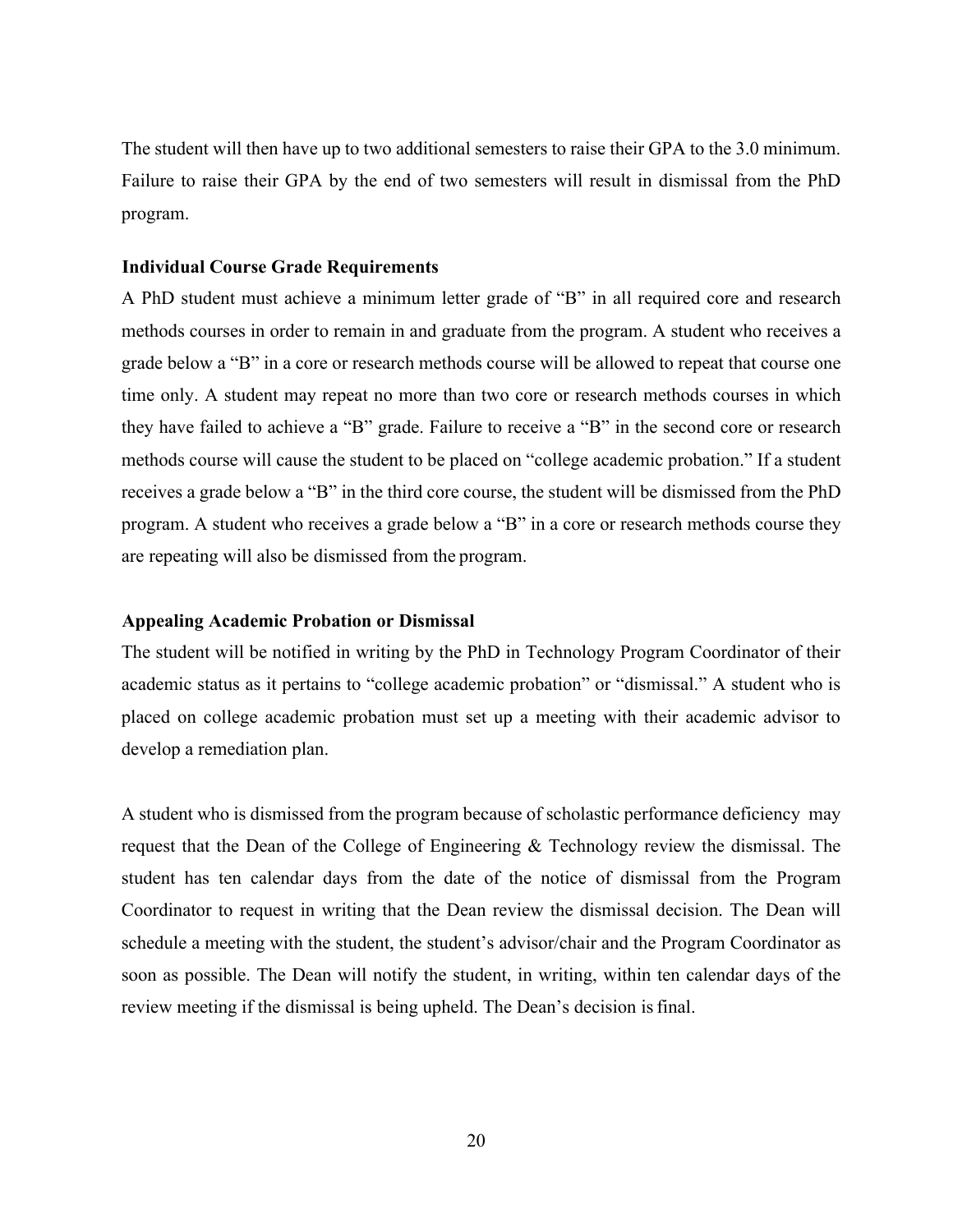#### **Grading Policies**

Grades and expectations of PhD students will be determined by the individual faculty of each course as outlined in the course syllabus. As per university policy, a student may pursue a grade grievance for any final grade that they believe was assigned capriciously or unfairly.

The grade grievance must be filed according to the university's grade grievance procedure. Grievances should be pursued in the faculty member's school.

#### **Academic Dishonesty**

Engaging in academic dishonesty in any form with respect to examinations, course assignments, research projects, grades, and/or academic records, includes but is not limited to the following:

#### *Cheating and Falsification*

Using or attempting to use unauthorized materials, information or study aids in any academic assignment. Examples of cheating are: looking on someone else's paper; using any kind of "cheat" sheet or other enhancement during a test; allowing someone else to take an exam in your place; submitting the same work more than once for credit; using someone else's homework; improper collaborating on any assignment or take-home test if told that collaboration was not allowed; assisting another student in committing an act of academic dishonesty by allowing another student to copy homework or an exam; taking an exam for someone else; or giving test information to students in other sections of the same class.

Intentional and unauthorized falsification or invention of any information or citation in an academic assignment is a falsification. Examples of falsification are: making up data on an assignment; making up a source in a paper; altering then resubmitting returned academic work; giving false information to a faculty or staff member to increase one's grade; or attempting to change, actually changing, altering grades or unauthorized tampering with grades.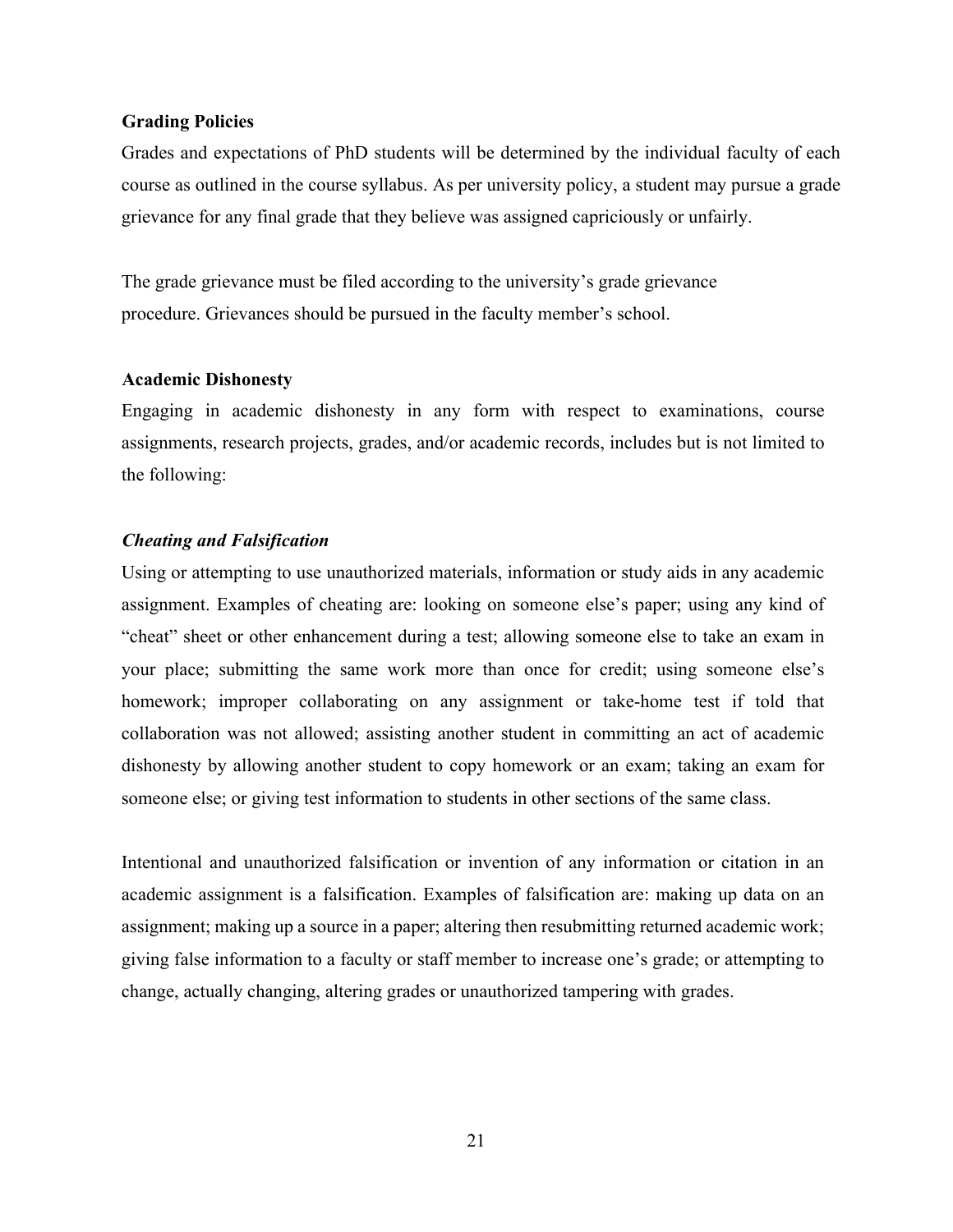#### *Plagiarism*

Deliberate and knowing use of someone else's work or ideas as one's own is *plagiarism*. Examples of *plagiarism* are: quoting a source verbatim, or paraphrasing text from a given source, without properly citing the source; turning in a research paper that was written by someone else; or in any other way passing off someone else's work as one's own; or failing to give credit for ideas or materials taken from someone else.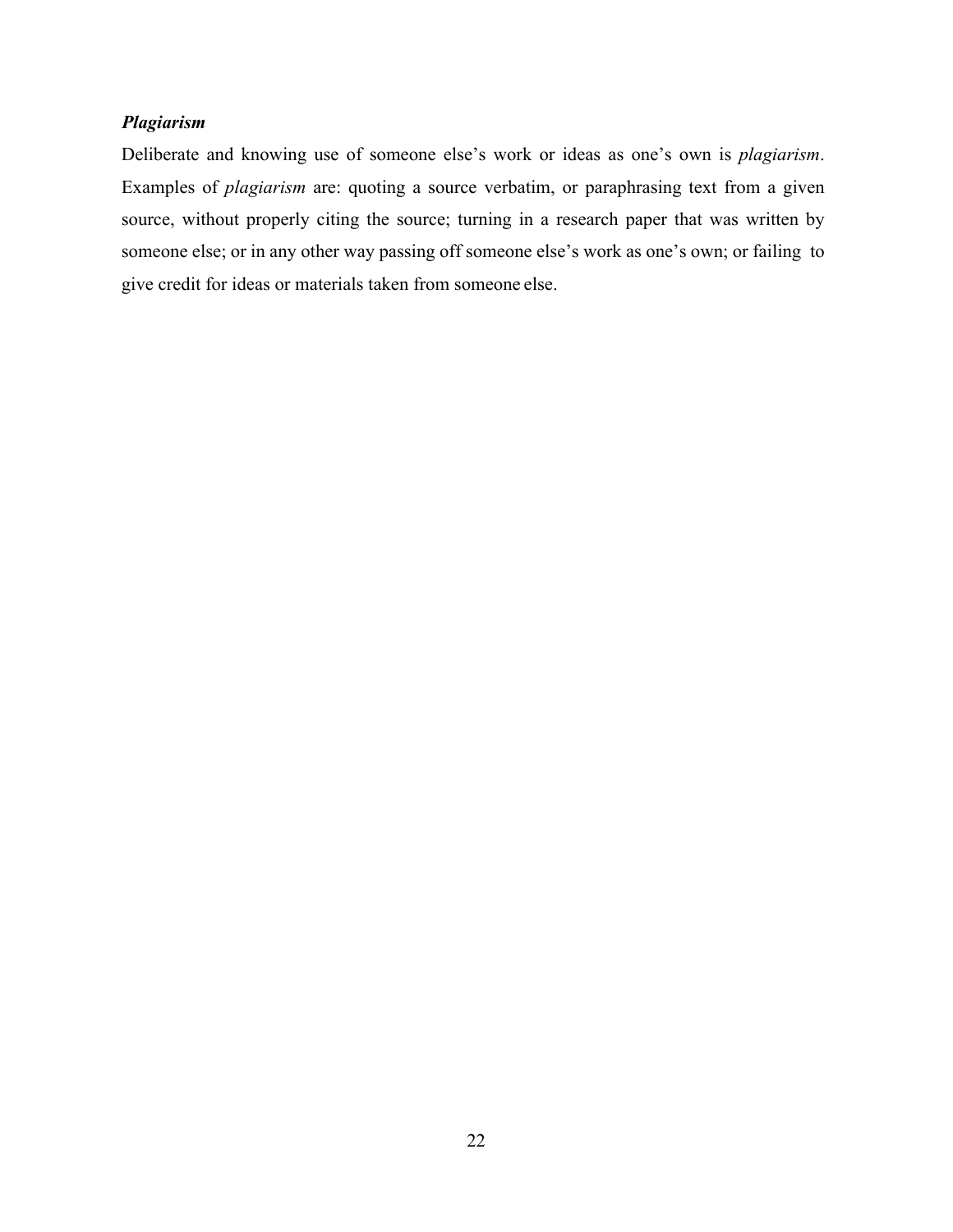#### **APPENDIX A**

(Students who entered prior to Fall 2013)

#### **EASTERN MICHIGAN UNIVERSITY**

College of Engineering & Technology Ph.D. in Technology Program

#### **Program of Study**

| <b>Student's Name</b> |      |       |                           | <b>Student Number:</b> |
|-----------------------|------|-------|---------------------------|------------------------|
|                       | Last | First |                           |                        |
|                       |      |       |                           |                        |
| Address:              |      |       |                           | Home Number:           |
|                       |      |       |                           |                        |
|                       |      |       |                           | Cell Phone Number:     |
|                       | City | State | Zip                       |                        |
| Date Admitted:        |      |       | Program<br>Concentration: |                        |
|                       |      |       |                           |                        |
|                       |      |       |                           |                        |
| Email Address:        |      |       |                           | Other Email:           |
|                       |      |       |                           |                        |

#### **Part A: To be completed by Advisor/Chair and Student**

|                                                                   | Credit         | Semester to be |                    |
|-------------------------------------------------------------------|----------------|----------------|--------------------|
|                                                                   | Hours          | Completed      | <b>Other Notes</b> |
| <b>Ph.D. CORE COURSES</b>                                         | (9 hours)      |                |                    |
| COT 700 Introduction to the Interdisciplinary Study of Technology |                |                |                    |
| COT 704 Legal and Policy Aspects of New Technologies              | 3              |                |                    |
| COT 705 Technology, Design, Development and Transfer              | 3              |                |                    |
|                                                                   |                |                |                    |
| <b>Ph.D. RESEARCH SKILLS COURSES</b>                              | (11 hours)     |                |                    |
| COT 710 Introductory Research Design and Applied Statistics in    |                |                |                    |
| Technology                                                        | $\overline{3}$ |                |                    |
| COT 711 Advanced Research Design and Applied Statistics in        |                |                |                    |
| Technology                                                        | 3              |                |                    |
| COT 712 Qualitative Research Methods and Design in Technology     | $\overline{2}$ |                |                    |
| COT 795 Research Design Capstone Seminar                          | 3              |                |                    |
|                                                                   |                |                |                    |
| <b>Ph.D. ELECTIVE COURSE</b>                                      |                |                |                    |
| (Shall be one of the following courses)                           | (3 hours)      |                |                    |
| COT 701 Technology Trends and Issues                              | 3              |                |                    |
| COT 702 Planning for Technological Change                         | 3              |                |                    |
| COT 715 Implementing and Managing Technological Change            | 3              |                |                    |
| COT 780 Technology Impact Assessment                              | 3              |                |                    |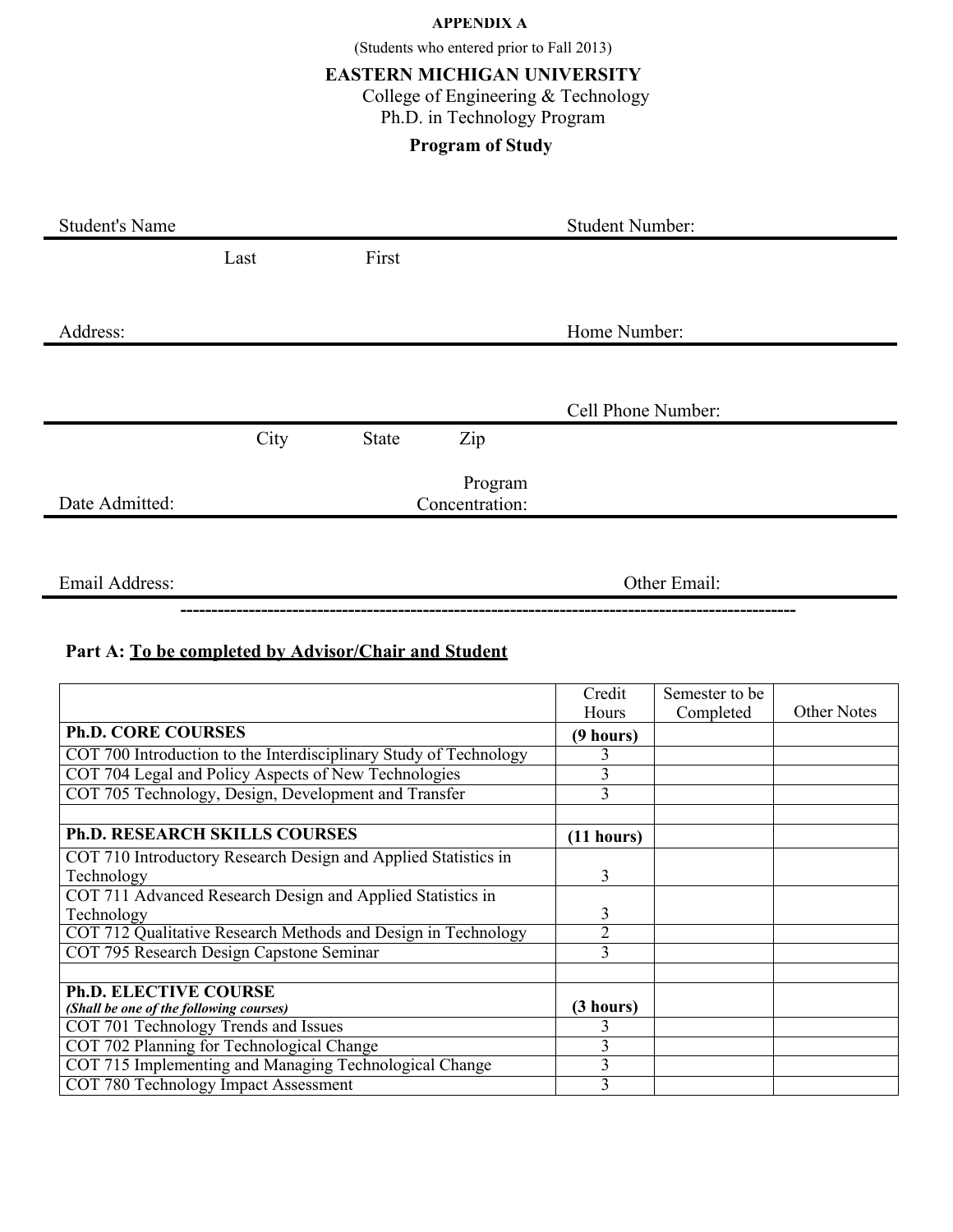#### **APPENDIX A**

(Students who entered prior to Fall 2013) **EASTERN MICHIGAN UNIVERSITY** College of Engineering & Technology Ph.D. in Technology Program

#### **Program of Study**

|                                                                      | Credit       | Semester to be |                    |
|----------------------------------------------------------------------|--------------|----------------|--------------------|
|                                                                      | <b>Hours</b> | Completed      | <b>Other Notes</b> |
| <b>Ph.D. CONCENTRATION COURSES</b>                                   | (minimum     |                |                    |
| Courses recommended to support dissertation research                 | 15 hours)    |                |                    |
|                                                                      |              |                |                    |
|                                                                      |              |                |                    |
|                                                                      |              |                |                    |
|                                                                      |              |                |                    |
|                                                                      |              |                |                    |
|                                                                      |              |                |                    |
|                                                                      |              |                |                    |
|                                                                      |              |                |                    |
| <b>Ph.D. COGNATE COURSES</b><br>(Shall be Outside Concentrationarea) | (6 hours)    |                |                    |
| Courses recommended to support dissertation research                 |              |                |                    |
|                                                                      |              |                |                    |
|                                                                      |              |                |                    |
|                                                                      |              |                |                    |
| <b>Ph.D. DISSERTATION RESEARCH</b>                                   | (15 hours)   |                |                    |
| COT 894 Candidacy Seminar                                            | 2            |                |                    |
| <b>COT 896 Dissertation Research</b>                                 |              |                |                    |
| <b>COT 898 Dissertation Research</b>                                 | 4            |                |                    |
| <b>COT 899 Dissertation Research</b>                                 | 8            |                |                    |

#### **Part B: To be completed by Advisor/Chair and Student**

#### **NO CHANGES MAY BE MADE ON THE POS WITHOUT PERMISSION OF THE ADVISOR/CHAIR AND APPROVAL BY THE Ph.D. PROGRAM COORDINATOR.**

Date of Last Approved POS:

Student:

Printed Name Signature Date

Dissertation Advisor:

Printed Name Signature Date

Ph.D. Program Coordinator:

Printed Name Signature Date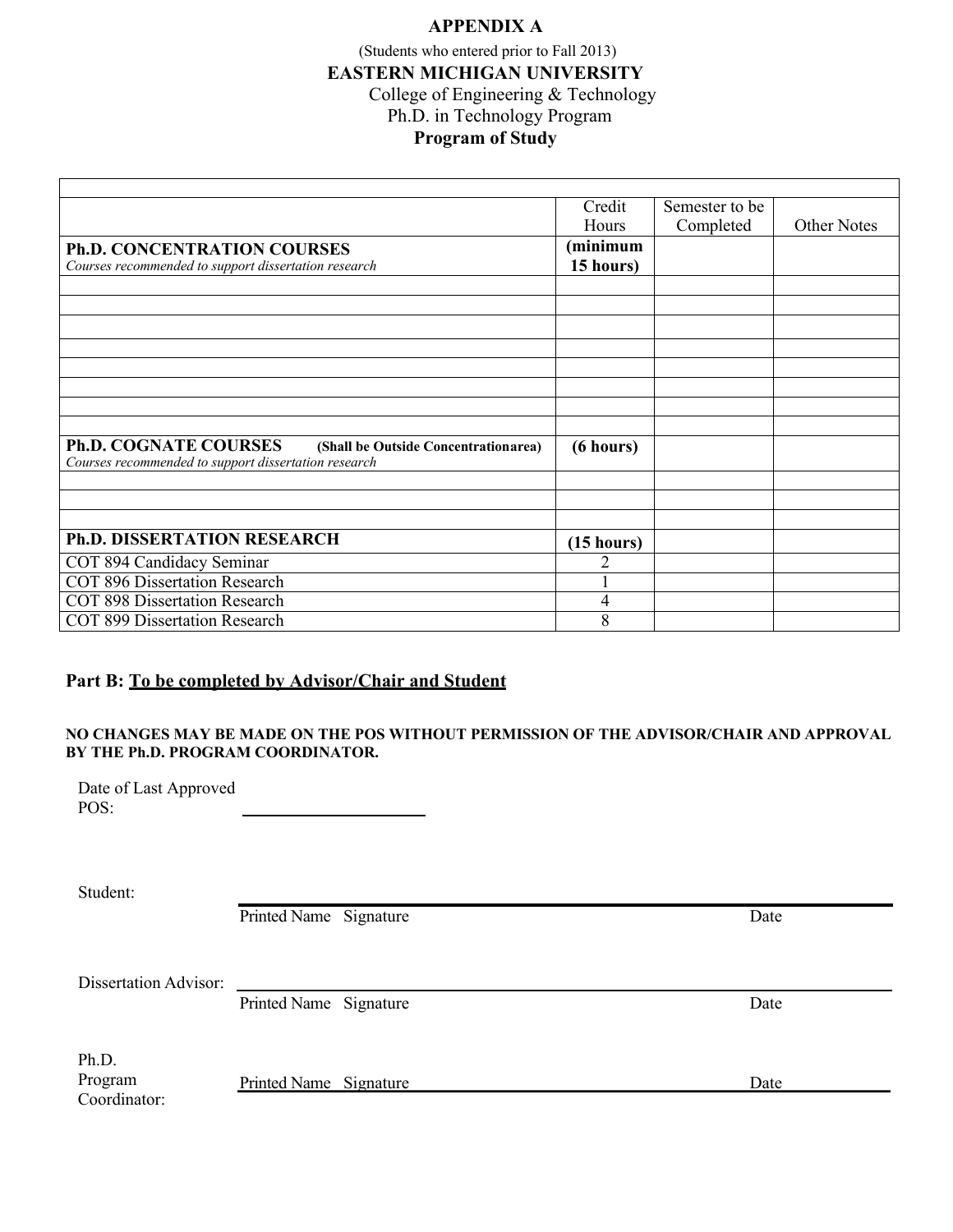#### **APPENDIX A**

(Students who entered prior to Fall 2013) **EASTERN MICHIGAN UNIVERSITY** College of Engineering & Technology Ph.D. in Technology Program **Program of Study**

#### **Part C: To be completed by Advisor/Chair and Student**

Candidacy Exam Committee Members: Dissertation Committee Members:

| (Chair)                        | $\overline{(Chair)}$             |
|--------------------------------|----------------------------------|
| (Member)                       | (Member)                         |
| (Member)                       | (Member)                         |
| (Member)                       | (Member)                         |
| (Member)                       | (Graduate School Representative) |
| Date Candidacy Exam<br>Passed: | Date Proposal Defended:          |
| <b>Dissertation Title:</b>     |                                  |

Date Dissertation Defended: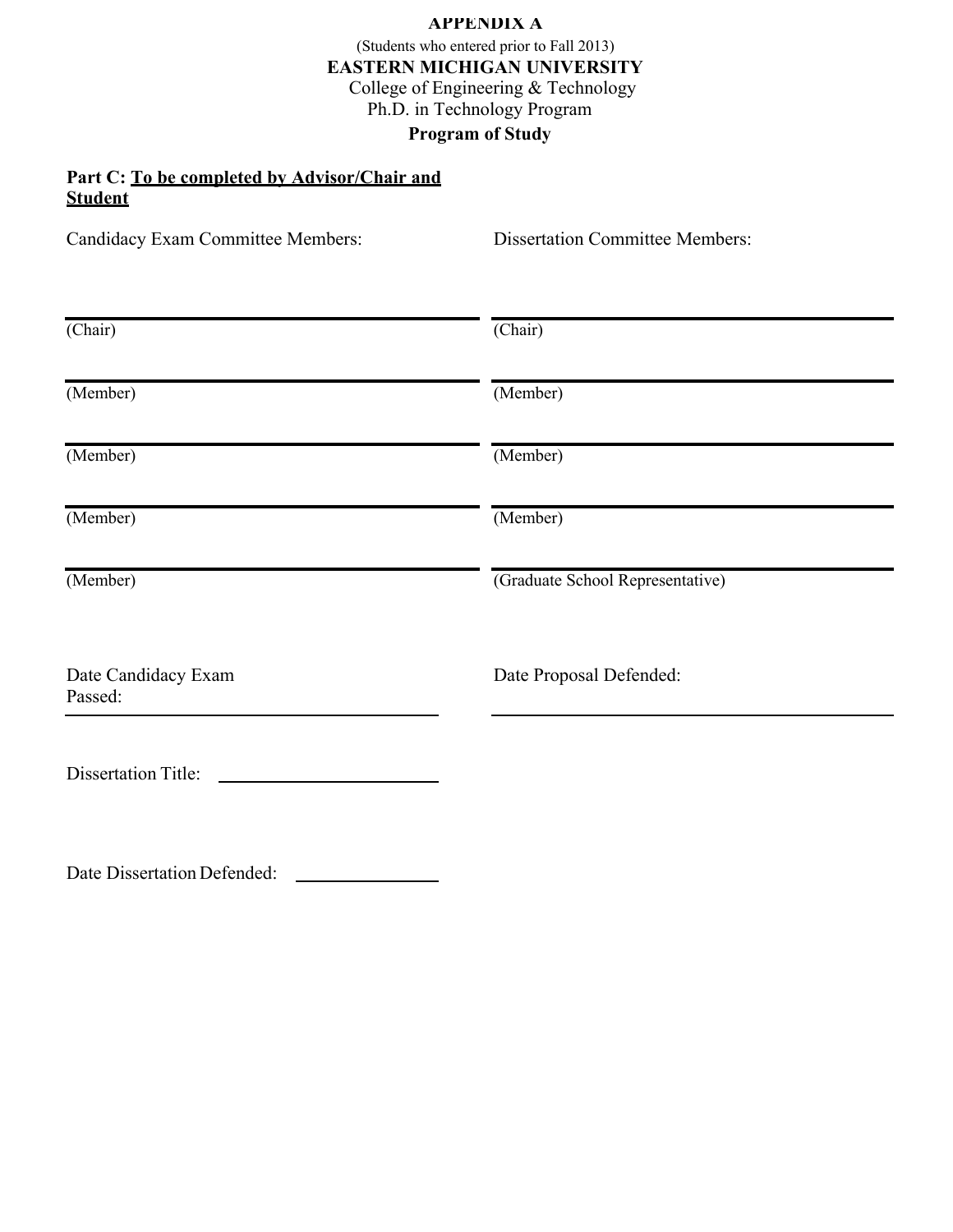#### **APPENDIX B**

(Students who entered Fall 2013 but prior to Fall 2016)

#### **EASTERN MICHIGAN UNIVERSITY**

College of Engineering & Technology

### Ph.D. in Technology Program

### **Program of Study**

| <b>Student's Name</b> |      |       | <b>Student Number:</b>    |  |
|-----------------------|------|-------|---------------------------|--|
|                       | Last | First |                           |  |
|                       |      |       |                           |  |
| Address:              |      |       | Home Number:              |  |
|                       |      |       |                           |  |
|                       |      |       | Cell Phone Number:        |  |
|                       | City | State | Zip                       |  |
| Date Admitted:        |      |       | Program<br>Concentration: |  |
|                       |      |       |                           |  |
| Email Address:        |      |       | Other Email:              |  |

**---------------------------------------------------------------------------------------------------**

#### **Part A: To be completed by Advisor/Chair and Student**

|                                                                   | Credit         | Semester to be |                    |
|-------------------------------------------------------------------|----------------|----------------|--------------------|
|                                                                   | Hours          | Completed      | <b>Other Notes</b> |
| <b>Ph.D. CORE COURSES</b>                                         | (9 hours)      |                |                    |
| COT 700 Introduction to the Interdisciplinary Study of Technology | 3              |                |                    |
| COT 704 Legal and Policy Aspects of New Technologies              | 3              |                |                    |
| COT 705 Technology, Design, Development and Transfer              | $\overline{3}$ |                |                    |
|                                                                   |                |                |                    |
| <b>Ph.D. RESEARCH SKILLS COURSES</b>                              | (12 hours)     |                |                    |
| COT 709 Introduction to Statistical Reasoning in Technology       | 3              |                |                    |
| COT 710 Research Methods in Technology                            | 3              |                |                    |
| COT 711 Advanced Research Design and Applied Statistics in Tech   | 3              |                |                    |
| COT 795 Research Design Capstone Seminar                          | 3              |                |                    |
|                                                                   |                |                |                    |
| <b>Ph.D. ELECTIVE COURSE</b>                                      |                |                |                    |
| (Shall be one of the following courses)                           | (3 hours)      |                |                    |
| COT 701 Technology Trends and Issues                              | 3              |                |                    |
| COT 702 Planning for Technological Change                         | 3              |                |                    |
| COT 715 Implementing and Managing Technological Change            | 3              |                |                    |
| COT 780 Technology Impact Assessment                              | 3              |                |                    |
|                                                                   |                |                |                    |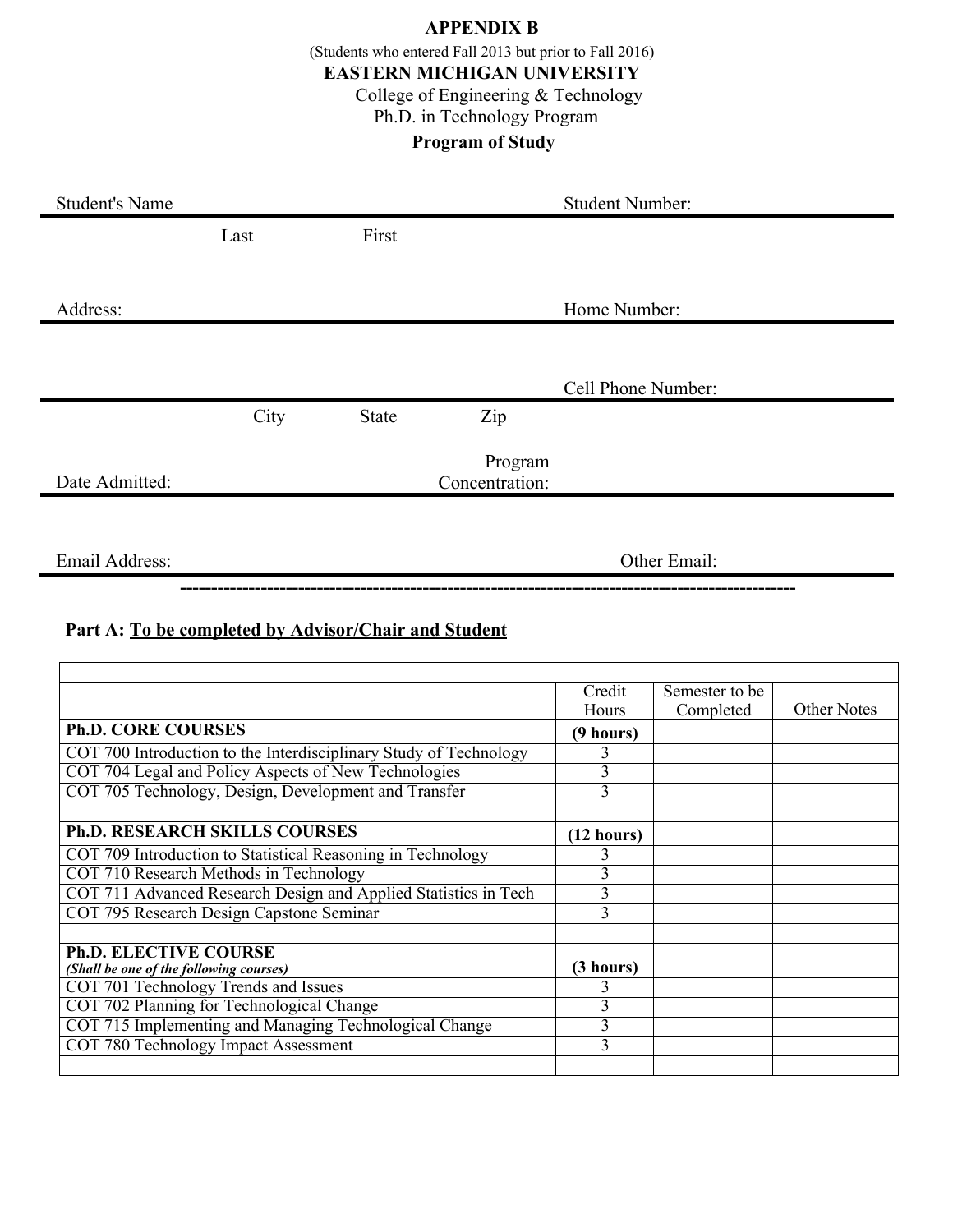#### **APPENDIX B**

(Students who entered Fall 2013, but prior to Fall 2016)

#### **EASTERN MICHIGAN UNIVERSITY**

College of Engineering & Technology

Ph.D. in Technology Program

### **Program of Study**

|                                                                                                                              | Credit     | Semester to be |             |
|------------------------------------------------------------------------------------------------------------------------------|------------|----------------|-------------|
|                                                                                                                              | Hours      | Completed      | Other Notes |
| Ph.D. CONCENTRATION COURSES                                                                                                  | (minimum   |                |             |
| Courses recommended to support dissertation research                                                                         | 15 hours)  |                |             |
|                                                                                                                              |            |                |             |
|                                                                                                                              |            |                |             |
|                                                                                                                              |            |                |             |
|                                                                                                                              |            |                |             |
|                                                                                                                              |            |                |             |
|                                                                                                                              |            |                |             |
|                                                                                                                              |            |                |             |
|                                                                                                                              |            |                |             |
| <b>Ph.D. COGNATE COURSES</b><br>(Shall be Outside Concentrationarea)<br>Courses recommended to support dissertation research | (6 hours)  |                |             |
|                                                                                                                              |            |                |             |
|                                                                                                                              |            |                |             |
|                                                                                                                              |            |                |             |
| <b>Ph.D. DISSERTATION RESEARCH</b>                                                                                           | (15 hours) |                |             |
| COT 894 Candidacy Seminar                                                                                                    | 2          |                |             |
| <b>COT 896 Dissertation Research</b>                                                                                         |            |                |             |
| <b>COT 898 Dissertation Research</b>                                                                                         | 4          |                |             |
| <b>COT 899 Dissertation Research</b>                                                                                         | 8          |                |             |

#### **Part B: To be completed by Advisor/Chair and Student**

Date of Last Approved POS:

Student:

Г

Printed Name Signature Date

Advisor/Chair:

Printed Name Signature Date

Ph.D. Program

Coordinator: Printed Name Signature Date Date

٦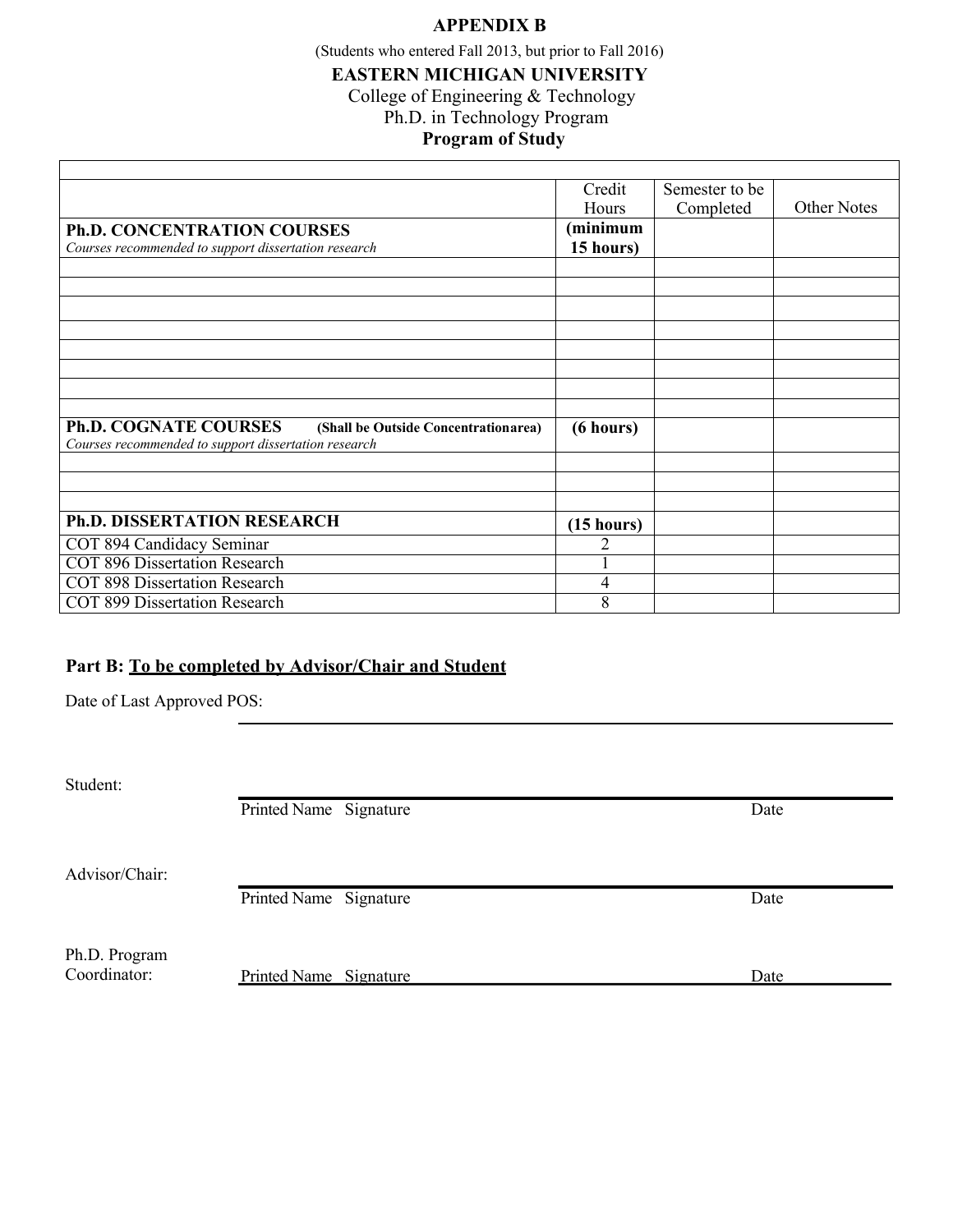#### **APPENDIX B** (Students who entered Fall 2013, but prior to Fall 2016) **EASTERN MICHIGAN UNIVERSITY** College of Engineering & Technology Ph.D. in Technology Program **Program of Study**

#### **Part C: To be completed by the Advisor/Chair and Student**

| Candidacy Exam Committee Members: | <b>Dissertation Committee Members:</b> |
|-----------------------------------|----------------------------------------|
| (Chair)                           | (Chair)                                |
| (Member)                          | (Member)                               |
| (Member)                          | (Member)                               |
| (Member)                          | (Member)                               |
| (Member)                          | (Graduate School Representative)       |
| Date Candidacy Exam<br>Passed:    | Date Proposal Defended:                |
| <b>Dissertation Title:</b>        |                                        |
|                                   |                                        |

Date Dissertation Defended: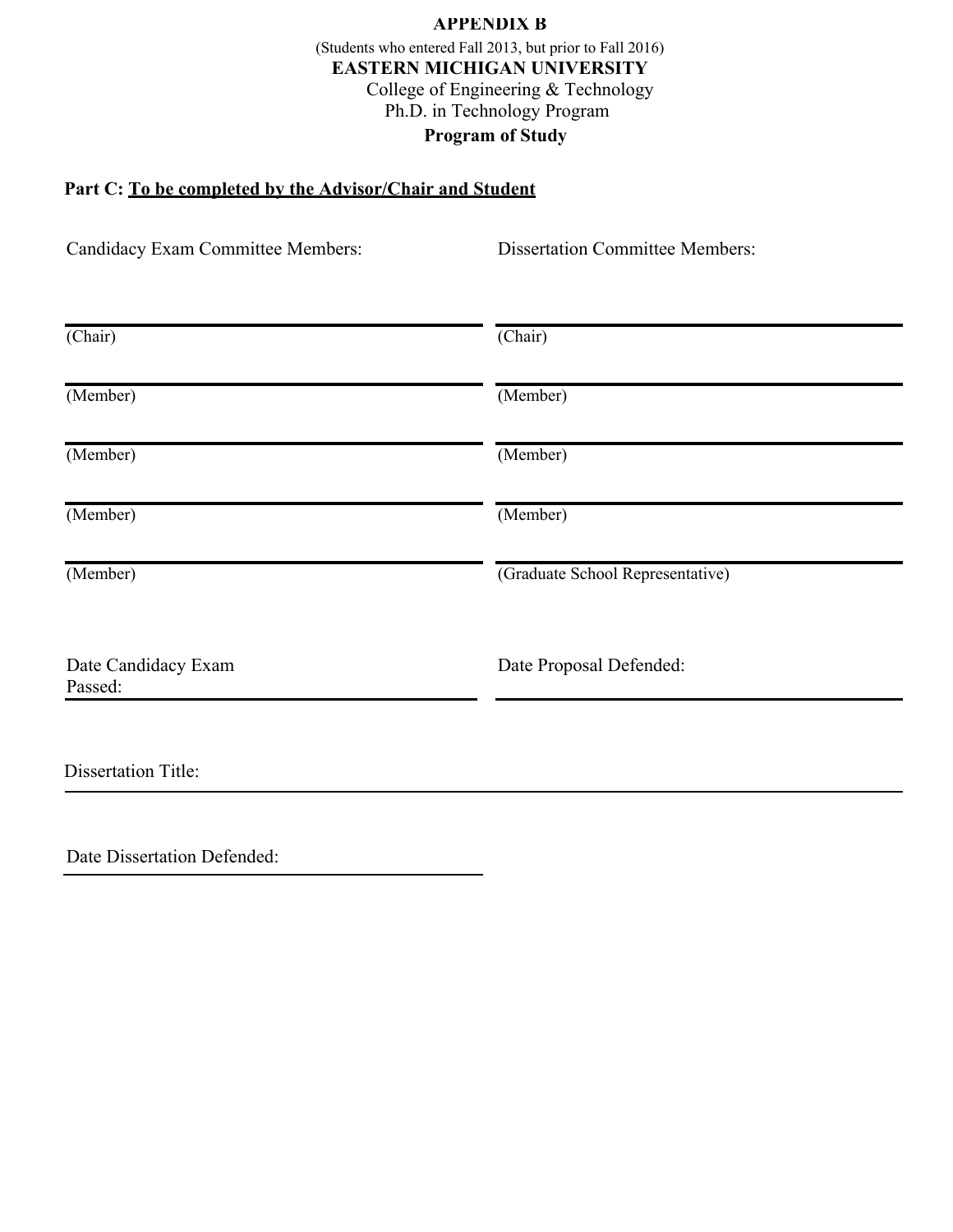#### **APPENDIX C**

(Students who entered Fall 2016 and after**)**

**EASTERN MICHIGAN UNIVERSITY**

College of Engineering & Technology

Ph.D. in Technology Program

#### **Program of Study**

|                           |         | EID: E              |
|---------------------------|---------|---------------------|
|                           |         | Home<br><b>Cell</b> |
|                           |         |                     |
|                           | Program |                     |
| <b>Semester Admitted:</b> |         |                     |
|                           |         |                     |

#### **Part A: To Be Completed by Advisor/Chair and Student**

|                                                                                                                              | Credit      | Semester to be              |       |
|------------------------------------------------------------------------------------------------------------------------------|-------------|-----------------------------|-------|
|                                                                                                                              | Hours       | Completed                   | Other |
| Ph.D. CORE COURSES                                                                                                           | (9 credits) |                             |       |
| COT 700 - Introduction to the Interdisciplinary Study of Technology                                                          | 3           |                             |       |
| COT 704 - Theoretical Frameworks in Technology                                                                               | 3           |                             |       |
| COT 705 – Technology Innovation and Transfer                                                                                 | 3           |                             |       |
|                                                                                                                              |             |                             |       |
| Ph.D. RESEARCH SKILLS COURSES                                                                                                |             | Semester to be              |       |
|                                                                                                                              | (9 hours)   | Completed                   | Other |
| COT 709 - Introduction to Statistical Reasoning in Technology                                                                | 3           |                             |       |
| COT 710 – Research Methods in Technology                                                                                     | 3           |                             |       |
| COT 711 - Advanced Research Design & Applied Statistics in Technology                                                        | 3           |                             |       |
|                                                                                                                              |             |                             |       |
| Ph.D. COGNATE COURSES<br>(must be outside the area of concentration or outside the College of Technology)                    | (6 hours)   | Semester to be<br>Completed | Other |
|                                                                                                                              |             |                             |       |
|                                                                                                                              |             |                             |       |
| This is a planned program of course work beyond the core and technical concentration that contributes to the student's       |             |                             |       |
| intellectual and professional development, and their area of research interest. Cognate courses should together constitute a |             |                             |       |
| unified experience in a particular subject or discipline area.                                                               |             |                             |       |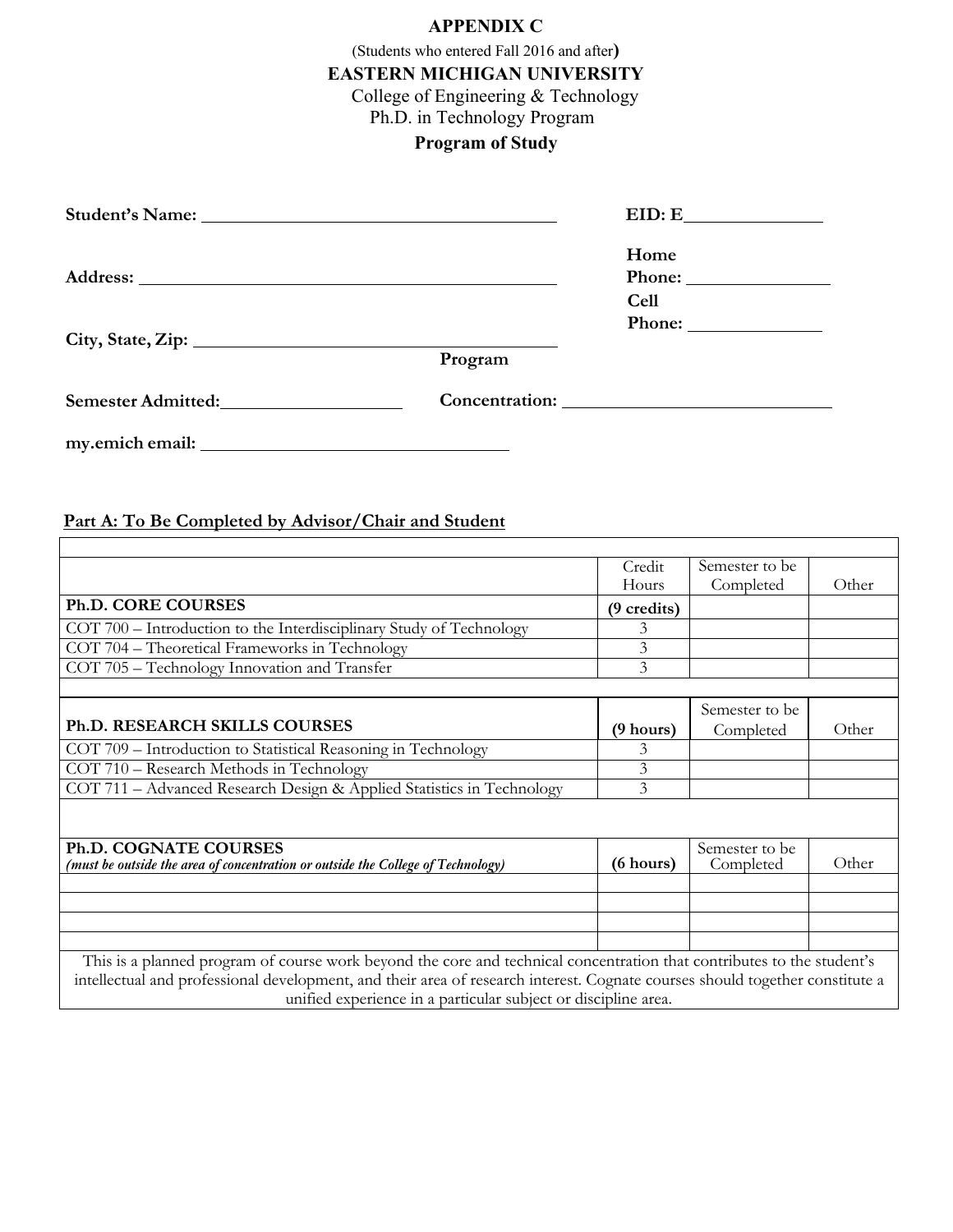#### **APPENDIX C**

(Students who entered Fall 2016 and after)

**EASTERN MICHIGAN UNIVERSITY**

College of Engineering & Technology

Ph.D. in Technology Program

#### **Program of Study**

|                                                                                                                                         | Credit          | Semester to be              |       |
|-----------------------------------------------------------------------------------------------------------------------------------------|-----------------|-----------------------------|-------|
|                                                                                                                                         | Hours           | Completed                   | Other |
| Ph.D. CONCENTRATION COURSES                                                                                                             |                 |                             |       |
| Courses recommended to support dissertation research                                                                                    | (15 hours)      |                             |       |
|                                                                                                                                         |                 |                             |       |
|                                                                                                                                         |                 |                             |       |
|                                                                                                                                         |                 |                             |       |
|                                                                                                                                         |                 |                             |       |
|                                                                                                                                         |                 |                             |       |
|                                                                                                                                         |                 |                             |       |
|                                                                                                                                         |                 |                             |       |
|                                                                                                                                         |                 |                             |       |
| Ph.D. DISSERTATION RESEARCH<br>COT 896 - 1 credit hour COT 897 - 2 credit hours<br>COT 898 - 4 credit hours<br>COT 899 - 8 credit hours | Credit<br>Hours | Semester to be<br>Completed | Other |
|                                                                                                                                         | (21 hours)      |                             |       |
|                                                                                                                                         |                 |                             |       |
|                                                                                                                                         |                 |                             |       |
|                                                                                                                                         |                 |                             |       |
|                                                                                                                                         |                 |                             |       |
|                                                                                                                                         |                 |                             |       |
|                                                                                                                                         |                 |                             |       |
|                                                                                                                                         |                 |                             |       |
|                                                                                                                                         |                 |                             |       |
|                                                                                                                                         |                 |                             |       |

#### **Part B: To be completed by the Advisor/Chair and Student**

Date of Last Approved POS:

| Student:       |              |           | Printed |
|----------------|--------------|-----------|---------|
|                | Name         | Signature | Date    |
|                |              |           |         |
| Advisor/Chair: |              |           | Printed |
|                | Name         | Signature | Date    |
| Ph.D. Program  |              |           |         |
| Coordinator:   |              |           |         |
|                | Printed Name | Signature | Date    |